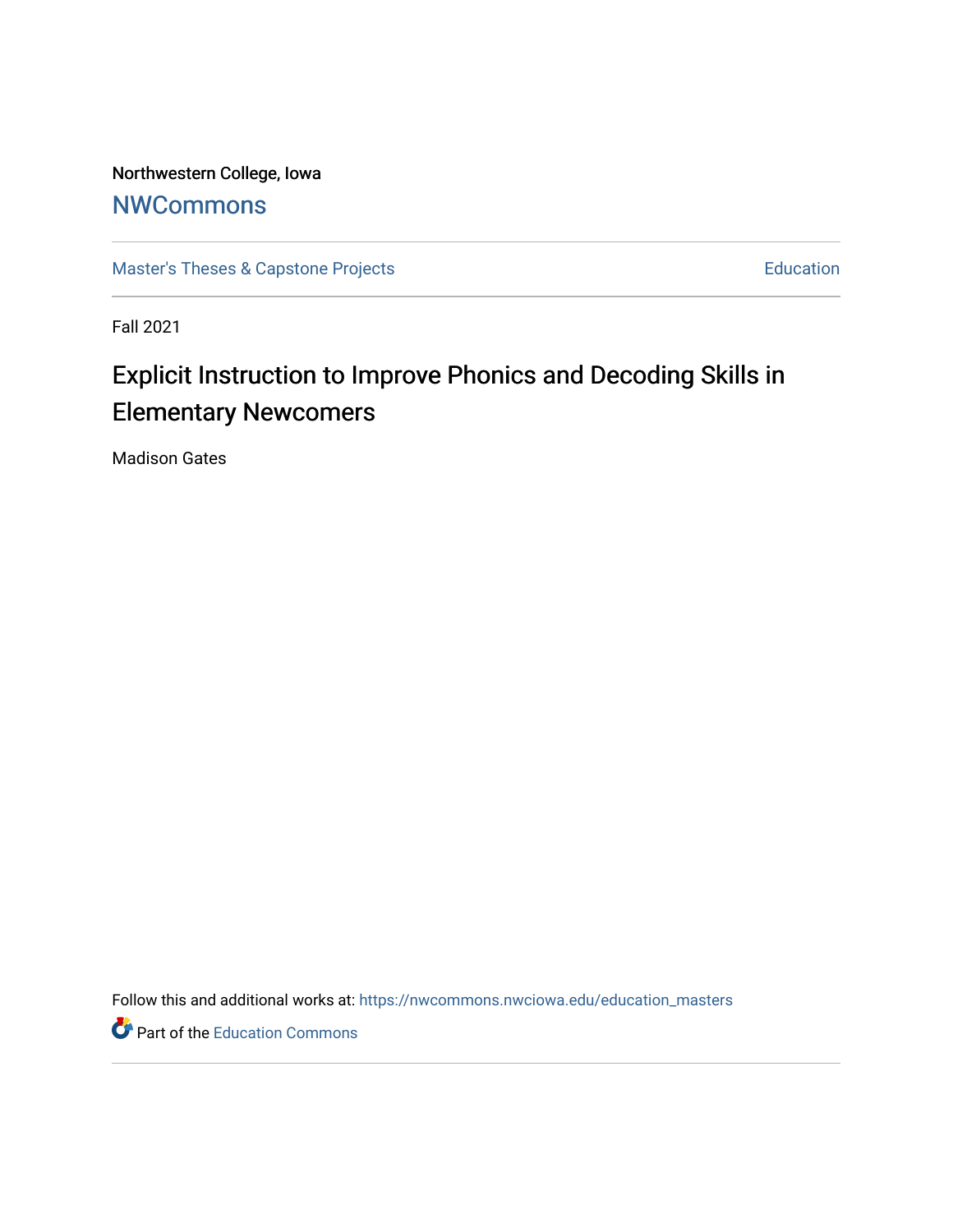## **Explicit Instruction to Improve Phonics and Decoding Skills in Elementary Newcomers**

Madison Gates

Northwestern College

An Action Research Project Presented

in Partial Fulfillment of the Requirements

For the Degree of Master of Education: Teacher Leadership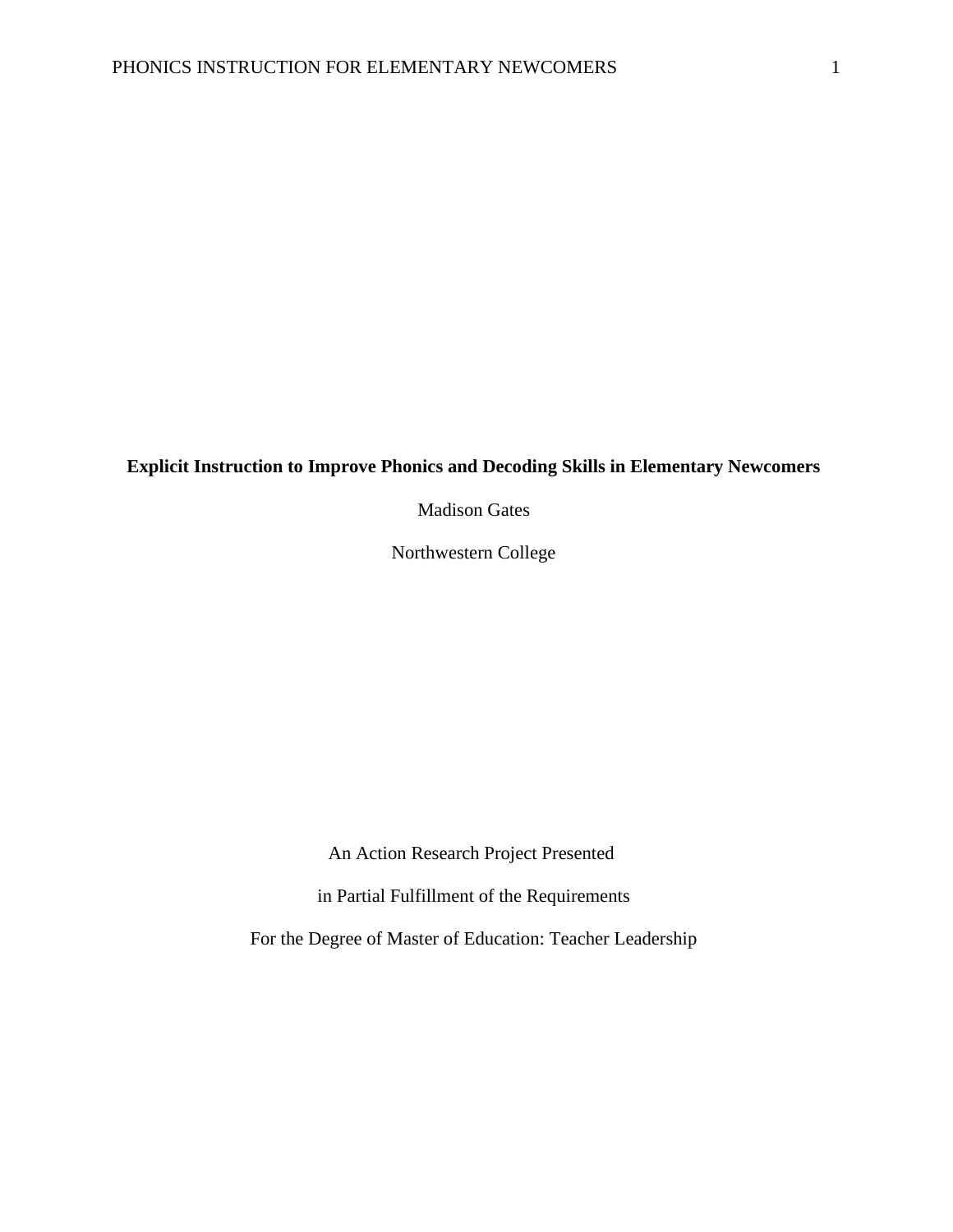#### **Abstract**

<span id="page-2-0"></span>The present study investigated the effects of daily phonics and decoding instruction on Newcomer English Language Learners (ELL). Participants (*n* = 10) were identified as first year students in the United States, attending the same elementary school in Iowa. Participants' literacy scores were measured using the FAST Early Reading Letter Sounds assessment, FAST Early Reading Nonsense Words assessment, and the FAST CBMReading assessment. Upon receiving their scores on the assessments, participants received fifteen minutes of explicit instruction each day, in their respective ELL class, for eight weeks. Results from the dependent samples two-tailed *t-test* revealed that there was not a significant difference between the pretest and posttest on any of the three assessments. While, on average, students did improve from the pretest to the posttest, there was not a significant difference following the intervention. More research is needed to better understand which instructional materials are most effective at improving literacy skills in Newcomer ELLs.

*Keywords:* Newcomer ELLs, phonics, decoding, segmenting, literacy, Superkids, FAST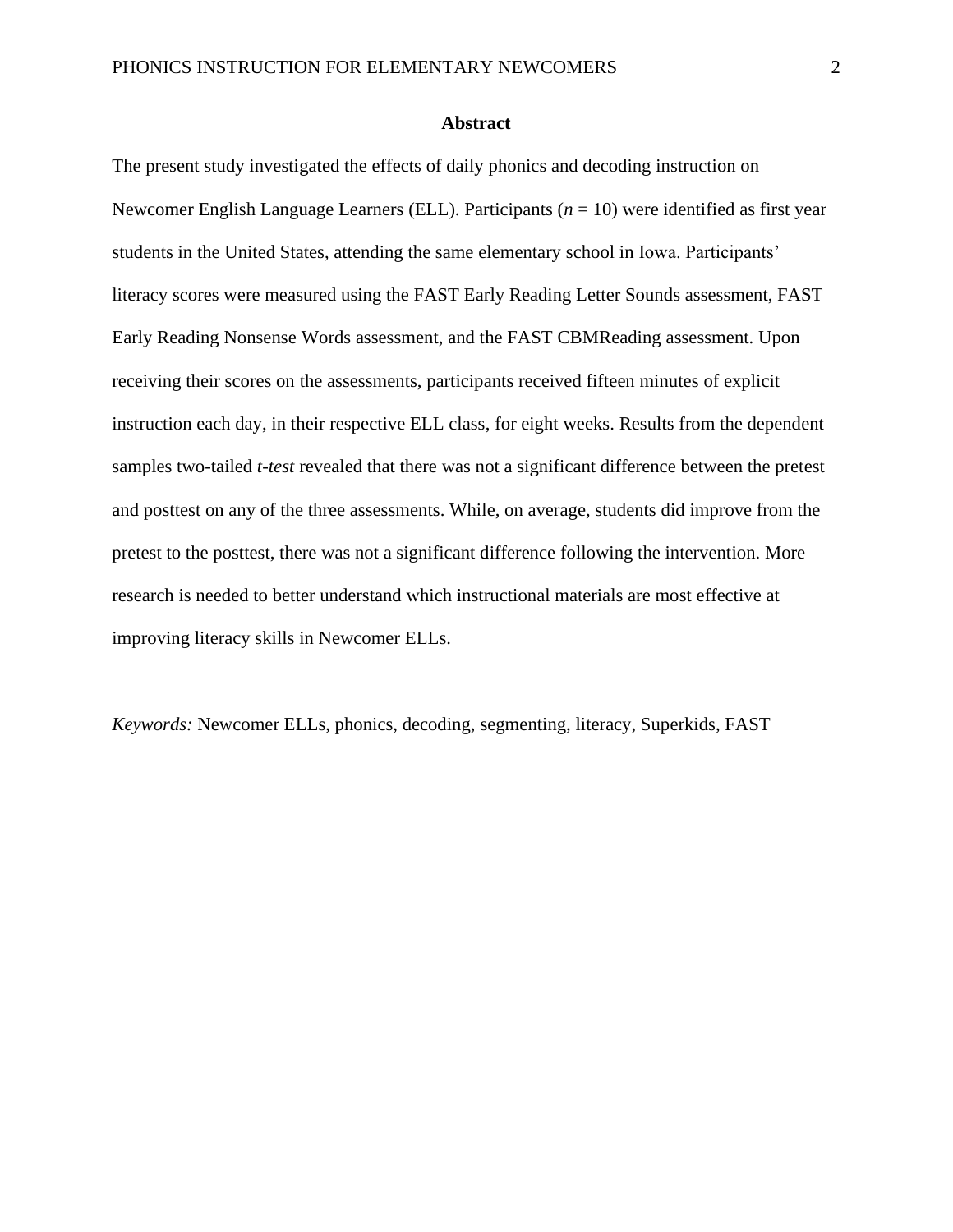# **Table of Contents**

<span id="page-3-0"></span>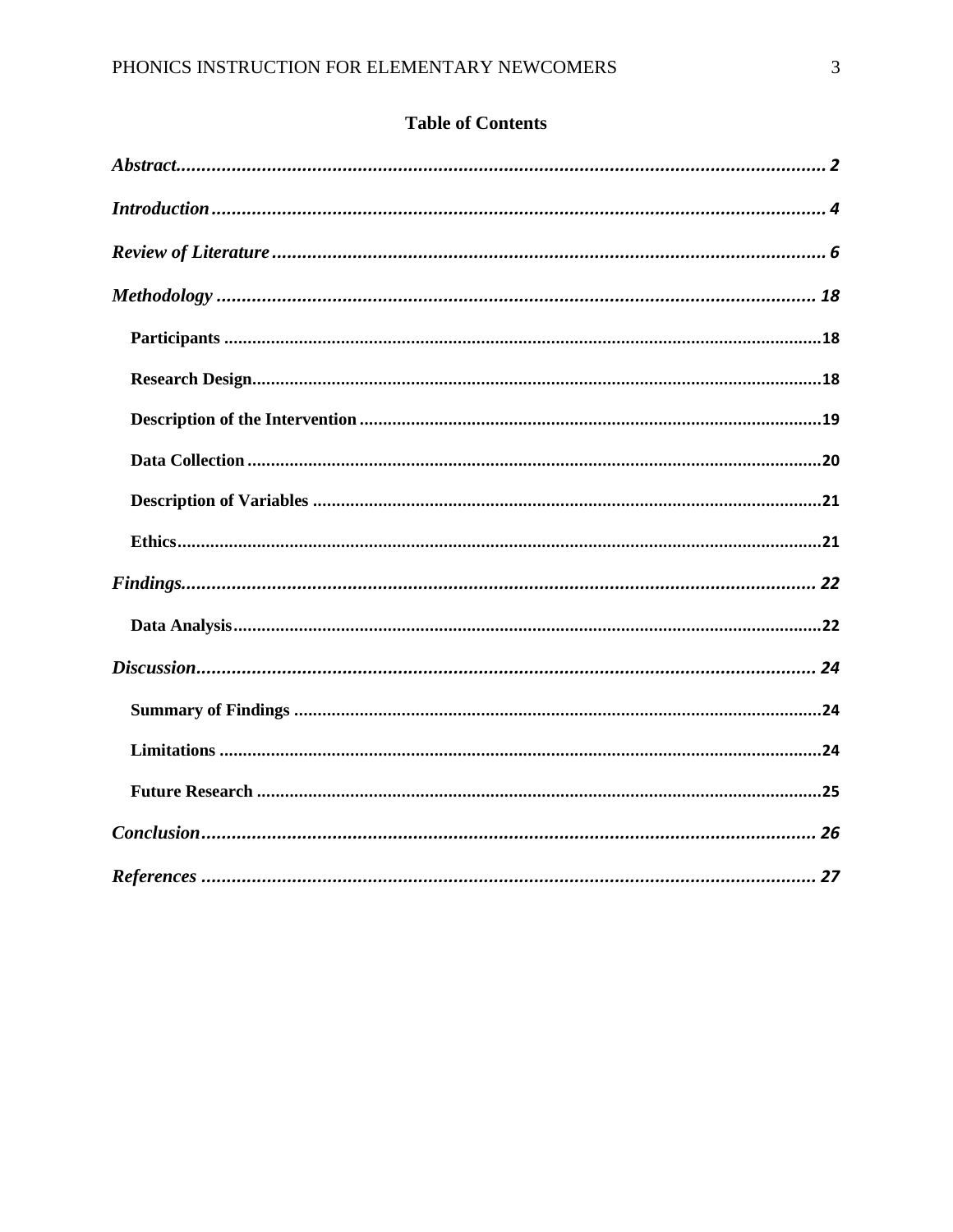#### **Explicit Instruction to Improve Phonics and Decoding Skills in Elementary Newcomers**

Immigration has steadily grown in the United States, outnumbering all other countries in the world. According to the Iowa Department of Education (2020), English Language Learners (ELLs) are one of the fastest growing populations in U.S. schools. At the national level, ELLs make up about ten percent of students; at the state level, ELLs make up about six percent of students in Iowa (Iowa Department of Education, 2020). While the number of ELLs in Iowa's schools continues to rise, the academic gaps that exist between ELLs and native Englishspeaking students continue to rise as well.

In the Iowa City Community School District (ICCSD)—the fifth largest district in the state of Iowa—all ELL students (K-12) take the English Language Proficiency Assessment for the 21st Century (ELPA21) in the Spring of each academic year. In the Spring of 2019, of the ELL students in Elementary schools, less than a quarter of each grade, K-6, performed proficient. In the Spring of 2020, of the ELL students in Elementary schools, again, less than a quarter of each grade, scored proficient (Grage, 2020).

The data shows that the percentage of proficient students made little (or no) growth from one year to the next. This can be attributed to the growing number of ELLs, including the number of Newcomer ELLs, who are attending school in the United States for the first time. The Iowa Department of Education (2020) notes that ELs, with the appropriate instruction and highly-qualified educators, are capable of achieving the same high levels of learning as their native English-speaking peers.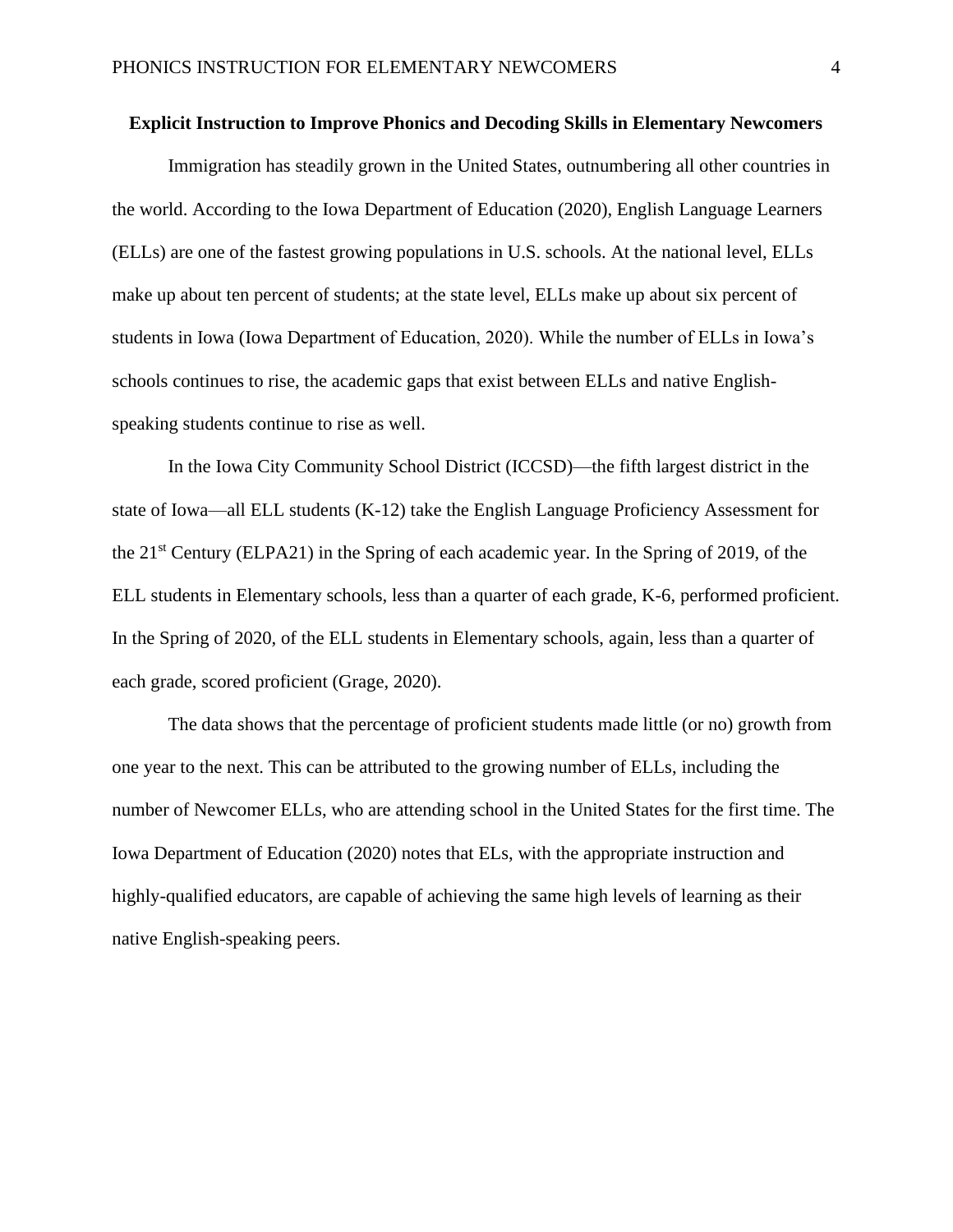## **Purpose of the Action Research**

In addition to the ELPA21 assessment, all students in the ICCSD, participate in FAST (Functional Analysis Screening Tool) testing, which includes: Curriculum-Based Measurement for Reading (CBMReading) and Early Reading assessments. Over the duration of four years (2017-2021), data from the CBMReading, Early Reading, and ELPA21 assessments has shown that English Language Learning (ELL) Newcomers at the Elementary level have made little to no growth (in comparison to their grade-level expectations) in reading, from one reporting period to the next. Currently, Newcomer students are excluded from reading intervention groups due to their limited knowledge of the English language. Of the approximately one-hundred English Language Learners (ELLs) in the identified Elementary school, the researcher predominantly works with the Newcomer students, averaging between ten to fifteen Newcomers per academic year—majority of which are in first through fifth grade.

This action research study focuses on the effects that explicit phonics instruction—in small group ELL class—has on the reading (decoding and fluency) growth of Elementary ELL Newcomers. More specifically, the research will aim to answer the question: Does explicitly teaching letter knowledge, segmenting and blending, improve decoding and reading fluency of Newcomer ELL students in grades first through fifth, who are enrolling in formal schooling for the first time?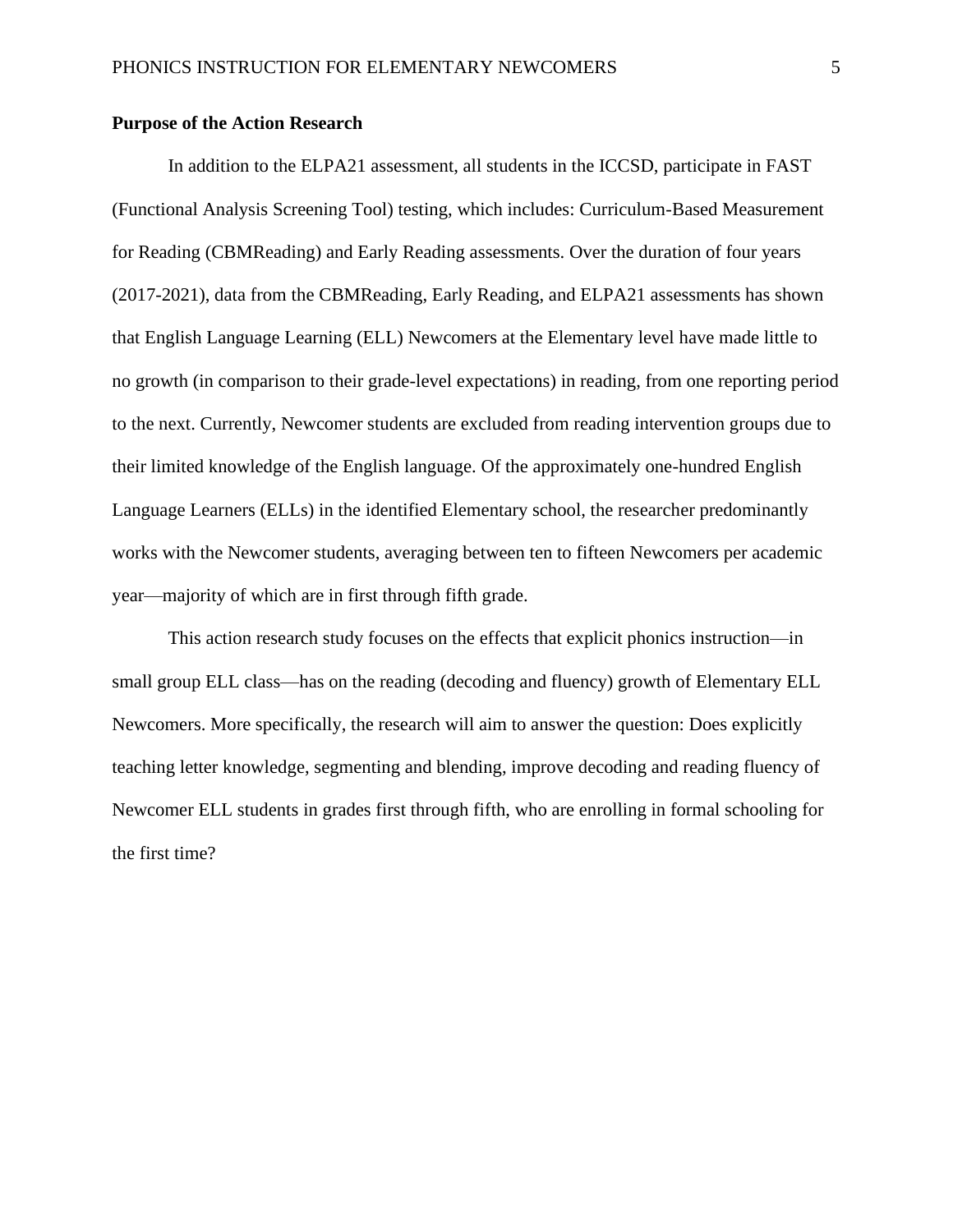## **Review of Literature**

#### <span id="page-6-0"></span>**What is Phonemic Awareness, Phonics and Decoding?**

Early literacy skills in Elementary-aged students relies on several components, including alphabetic knowledge, phonemic awareness, phonics and decoding (Roshan, 2019). Extensive research has been done on each of these literacy components, suggesting that early instruction and detection—primarily in kindergarten and first grade—are strong predictors of later reading success (Kamps et al., 2007). The same is true for English Language Learners, who, like their native English-speaking peers, learn to read in similar paths and patterns (Baker et al., 2016).

In the United States, as early as preschool and kindergarten, native English-speaking students begin developing alphabetic knowledge; this pertains to a student's ability to identify letter names and the sounds that correspond to each letter (Roshan, 2019). By the end of kindergarten, students are expected to identify all twenty-six letters and produce forty-one letter sounds (Iowa Department of Education, 2018). Simultaneously, students begin practicing phonemic awareness skills—the sounds, syllables, and overall sound structures of words, regardless of the written form of a word.

Following alphabetic knowledge, primary students begin learning and applying specific phonics skills. Phonics, sometimes referred to as phonetics, is the part of language that pertains to the explicit teaching of sounds in words (Roshan, 2019). Phonics instruction, which makes up a great deal of primary learning in schools, includes the process of learning the sounds of individual letters or phonemes (as part of a whole). When put together, phonemes make up a whole word, which students can read by decoding (Roshan, 2019).

Decoding refers to breaking apart phonemes or parts within a word, in order to read a word. Regardless of whether a word is real or pseudo (fake), the word can be decoded by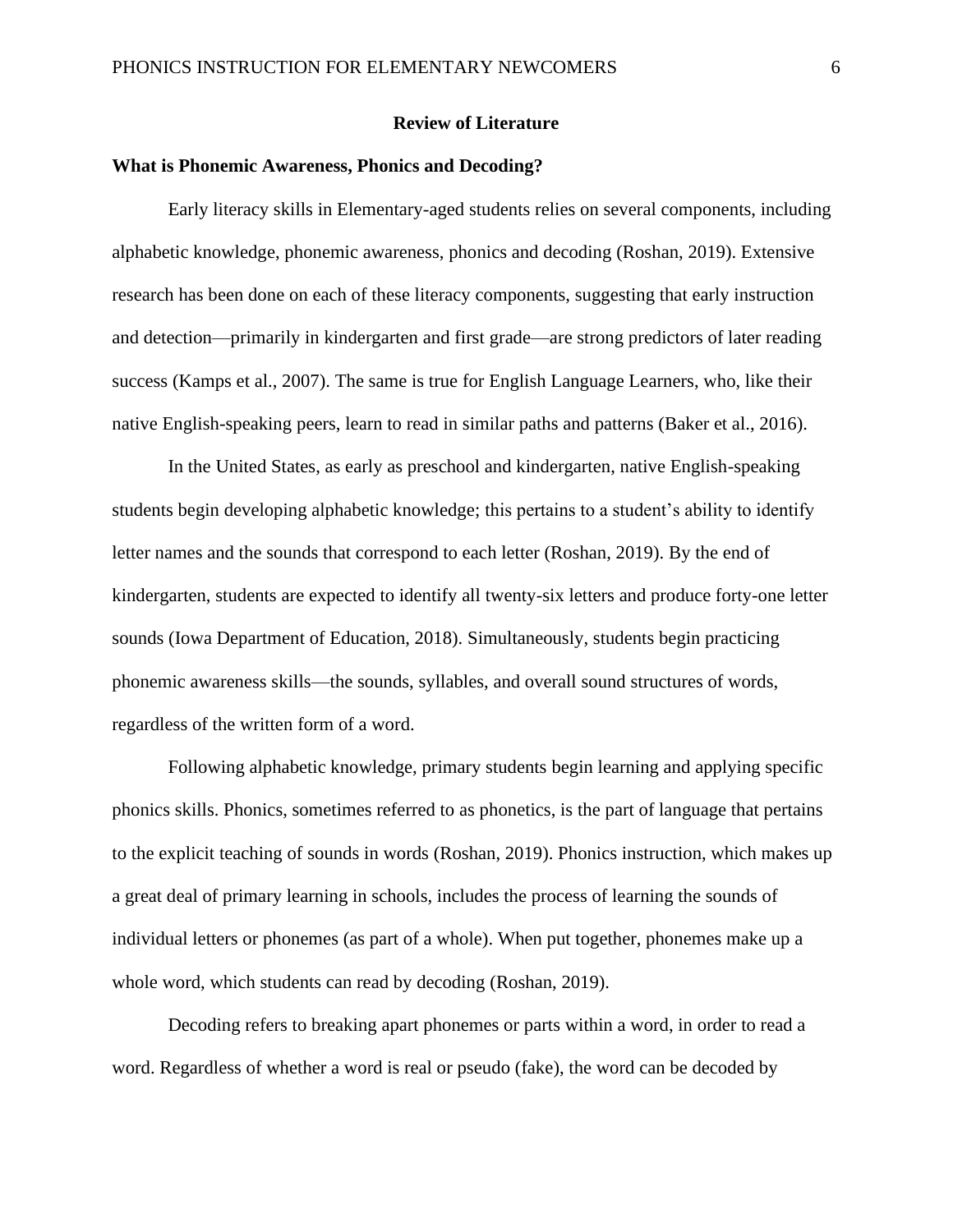applying phonics skills (Roshan, 2019). For example, in kindergarten, students begin to decode two and three letter words such as  $\frac{\sqrt{a}}{t}$  or  $\frac{d}{\sqrt{g}}$ . Researchers have argued that decoding, at its core, is a fundamental component of early literacy success. Automaticity—or decoding quickly and with little to no thinking—is an early predictor of later reading success (Roshan, 2019).

#### **Literacy instruction for Primary Students**

Literacy instruction in primary grades is made up of five essential components: phonemic awareness, phonics, fluency, vocabulary, and comprehension. Each of these components makes up the English Language Arts (ELA) Common Core curriculum (Kamps et al., 2007). Teachers of primary students teach whole group lessons that encompass these components. However, not all students respond positively to whole-group instruction.

Beginning in 2002, the United States enacted No Child Left Behind (NCLB), which ensured that educators must make additional efforts to close the achievement gap between proficient and under-achieving students (Gerber et al., 2004). In response to this law, schools across the nation turned to a multi-tiered system of support. In this model, all students receive Tier I whole group instruction. Students who are not proficient on literacy assessments receive Tier II instruction, which consists of small group targeted instruction. Students who still are not proficient on literacy assessments then receive Tier III instruction, which includes intensive, targeted instruction. Extensive research has shown that this systematic process of supports for English-speaking students has been successful in closing the achievement gap, especially when identified and targeted in early Elementary grades. The same is said to be true for other populations, including English Learners (Gerber et al., 2004).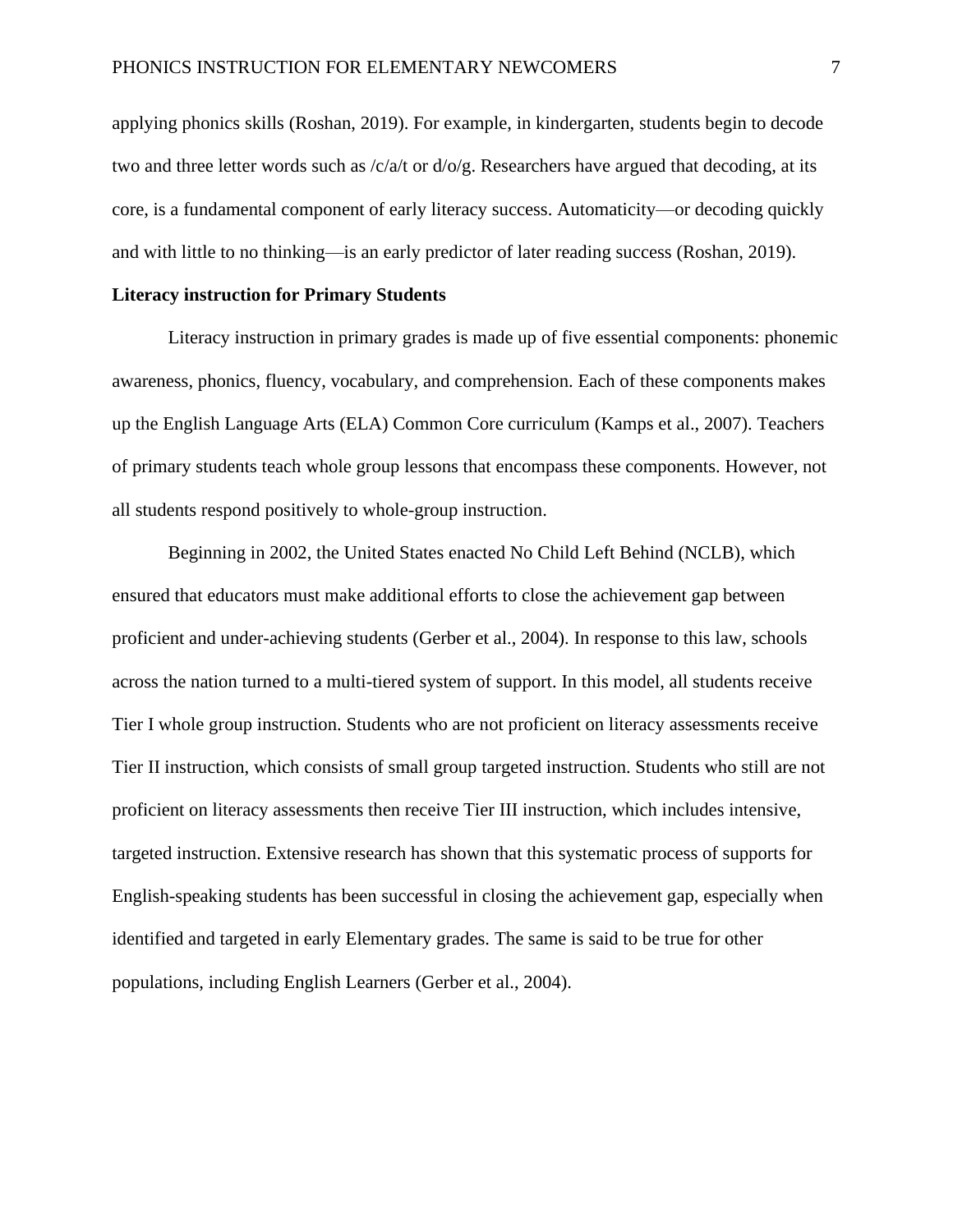## **Arguments and Benefits of Instruction for ELs**

Limited research has been done to suggest appropriate literacy instruction for primary grade English Learners (ELs). Researchers agree that the five components of literacy (phonemic awareness, phonics, fluency, vocabulary, and comprehension) are necessary for ELs to learn, however the process, timing, and focus of instruction has been argued (Lovett et al., 2000). *Arguments*

While many researchers have supported the use of phonics instruction for non-ELs in early primary schooling, there remains a lack of research regarding ELs (some of which are receiving formal schooling for the first time). Dated researchers have argued that the English language is far too complex to attribute successful reading to that of phonics instruction. Opponents of phonics instruction argue that there are far too many exceptions to the phonics rules that are taught to students. In his study with primary ELs, Roshan (2019) found that asking ELs to remember specific phonetic rules is far too robust, as ELs are simultaneously trying to develop their English proficiency. Thus, Roshan (2019) argued that phonics instruction should only make up a small portion of literacy instruction for ELs in schools and that instead, educators should first focus on language, vocabulary and comprehension.

In similar research with kindergarten and first grade ELs, Kane (1999) found that teaching phonics relies on context within a sentence, therefore phonics should not take precedent in primary literacy instruction but should be used as an additional strategy to learn how to read. Kane's findings suggest that EL students need to learn decoding skills within context, rather than isolation. Through his qualitative research, Kane found that when teachers use context to teach early decoding skills, students are in fact able to apply predictable reading skills and read at levels above their instructional level (Kane, 1999).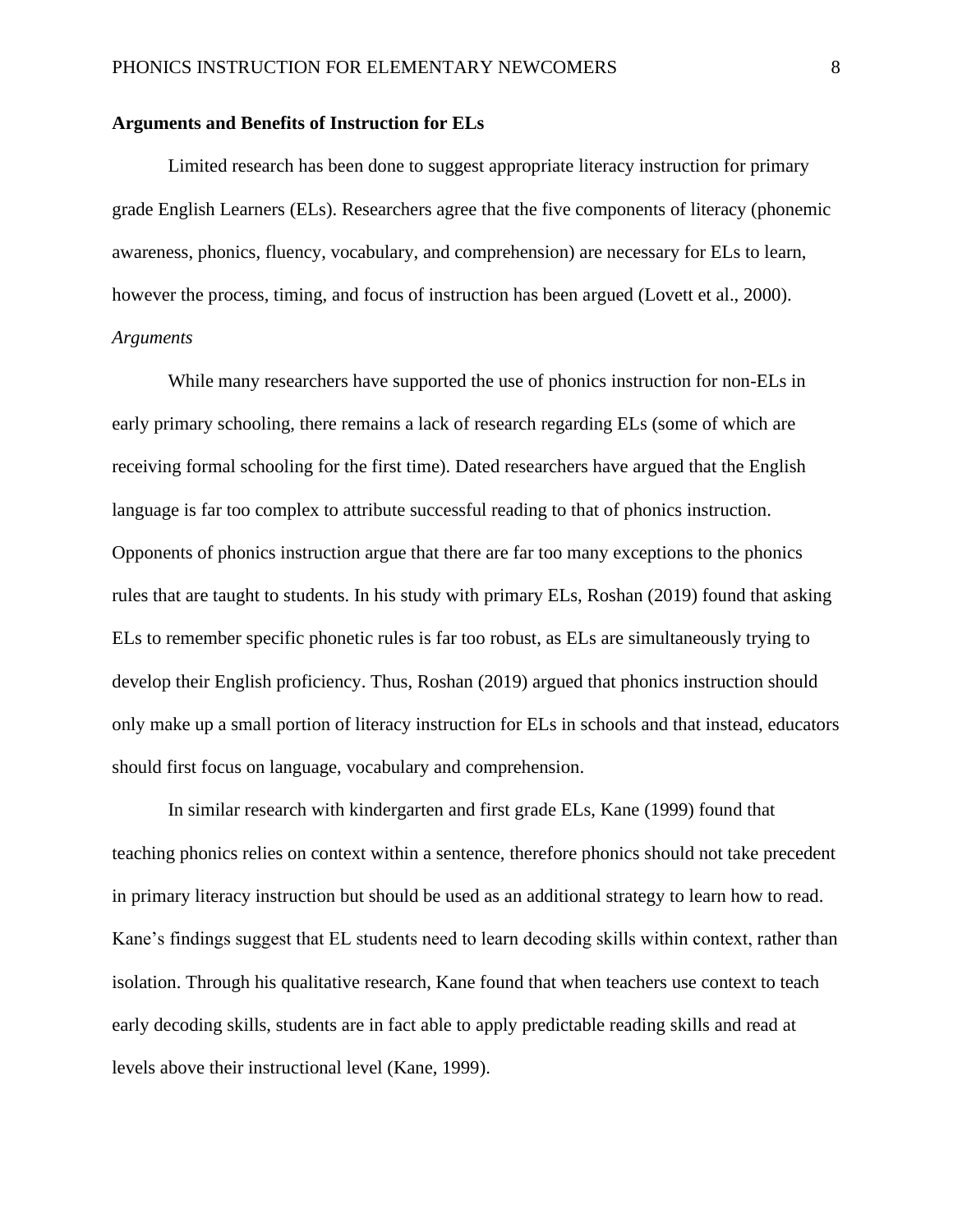## *Benefits*

Other researchers, however, have shown that early literacy instruction for ELs does in fact yield positive results. In his research primary students, Roshan (2019) found that phonics instruction is beneficial because students who are able to successfully decode phonemes, can transfer the skills to new, unfamiliar words and in fact decode them as well. This means that, for students with limited vocabulary, they can still read a word. Decoding plays a crucial role in allowing a student to read a word, regardless of whether they know the meaning of the word or not. A student who can decode words, then, can read more fluently than a student who cannot decode words. This type of instruction and literacy skills is most effective when considering students in early Elementary school (under the age of eleven) (Roshan, 2019).

Lovett et. al. (2000) have also determined that reading difficulty or disability of students in later grades, can be attributed to earlier literacy components, including the ability to apply phonemic awareness and decoding skills. It became evident, through various research with primary grade ELs and non-ELs, that developing decoding strategies in early readers paid dividends to readers in later years (Lovett et. al., 2000). As the reading level increases from one grade level to the next, students who are able to decode rapidly (or automatically) can focus more on what they are reading and comprehend more of what they are reading.

#### **Literacy Instruction for ELs**

The limited research that has been conducted with Elementary ELs, has identified successful instruction for improving phonetic literacy skills for ELs. While in initial assessments and instruction, native English-speaking students outperform their ELL counterparts, over extended periods of time, ELL students catch up to (or outperform) their L1 peers (Lesaux &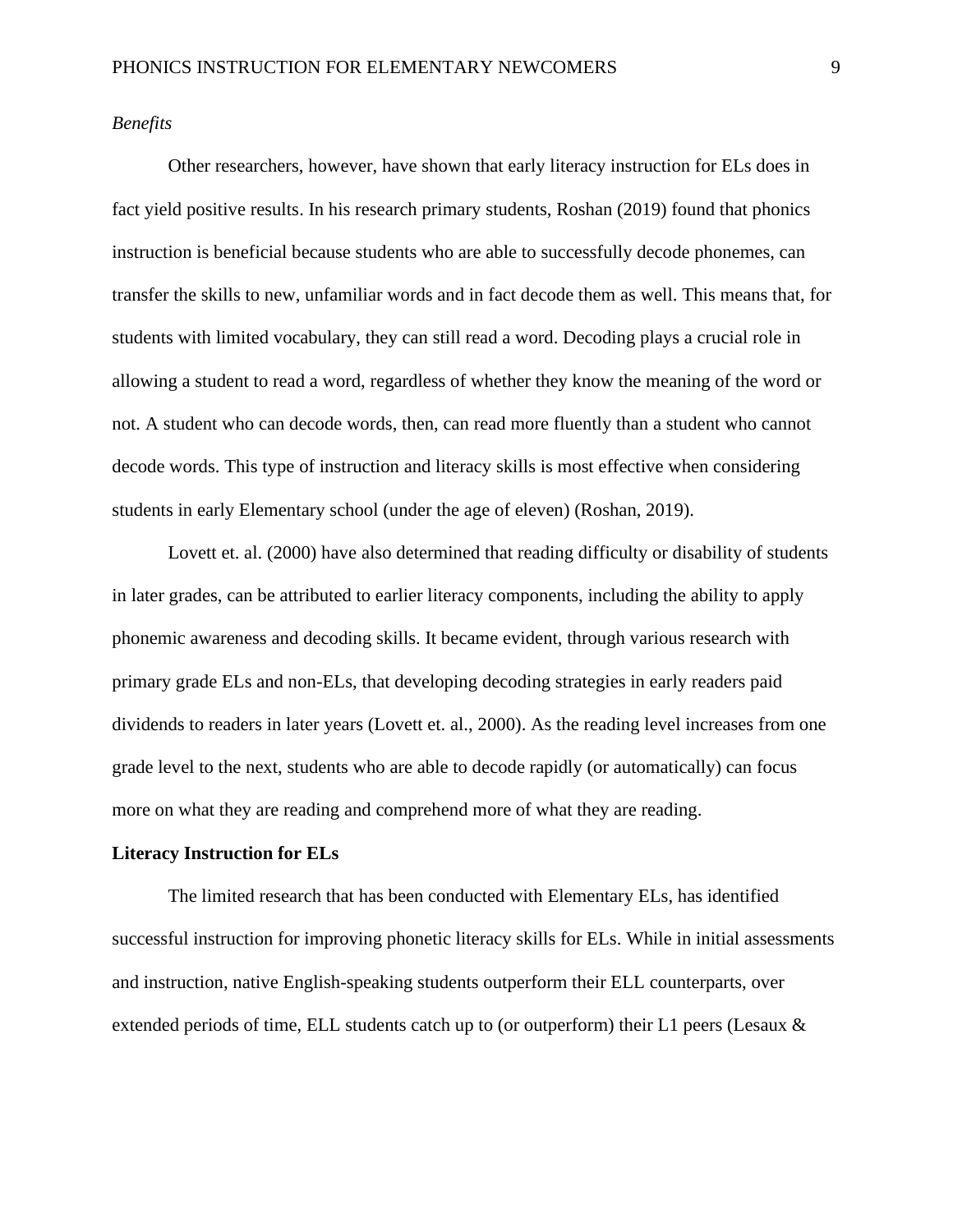Siegel, 2003). Bilingualism, implicit and explicit instruction have all yielded positive phonetic growth in primary ELs, contributing to this reading growth.

#### *Bilingualism*

Schools across the U.S. have implemented bilingual programs, providing literacy instruction in both students' first language (L1) and English (L2). Students with strong L1 phonemic awareness skills are able to transfer those skills when learning to read English (Baker et. al., 2016). Bilingual programs have proven to support ELs in applying phonetic rules and learning to decode in English. Research in highly populated Spanish-speaking Elementary schools has yielded substantial growth in kindergarten, first and second grade bilingual learners (Slavin & Cheung, 2004).

While the Bilingual learning model has been successful in many schools across the United States, the number of teachers who are qualified to implement bilingual services is not enough to keep up with the need across the nation. Likewise, while some areas do experience pockets of like-cultured ELs, in many parts of the nation, schools have ELs that represent various cultures and upwards of thirty different languages, making the bilingual model nearly impossible to implement (Baker).

#### *Implicit Instruction*

Implicit instruction has become a favored instructional method with ELs (likely due to the lack of knowledge in how to best support ELs' literacy development). It is also known that fewer ELs have access to implicit phonics at home in English than their native English-speaking peers (Yu, 2015). Implicit instruction allows ELs to learn from experiences and shared readings at school. Buddy systems are one model of implicit instruction for ELs. This model allows students with higher level English proficiency to read alongside lower level ELs, modeling good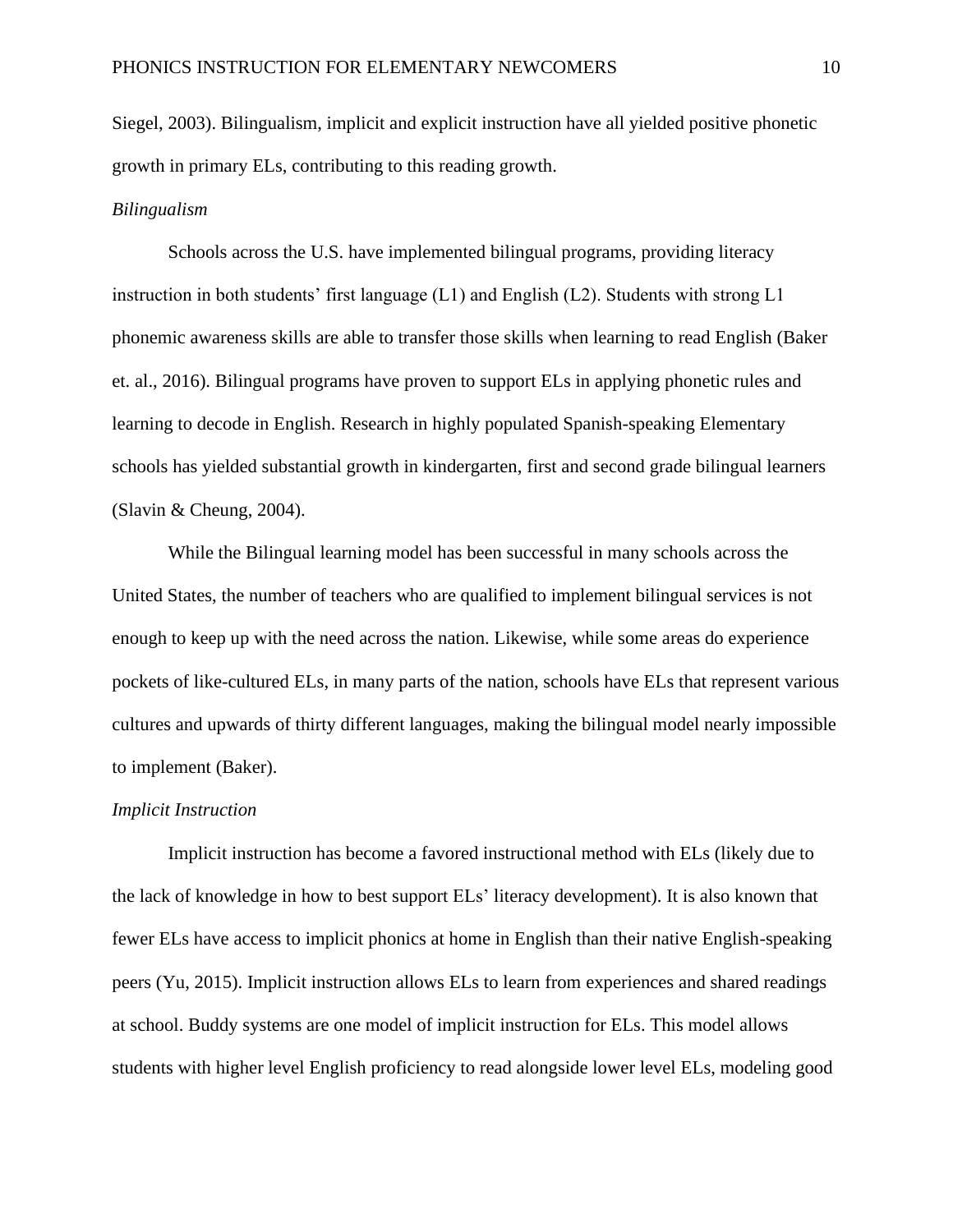reading and providing corrective feedback. This model has proven to contribute to improved nonsense word fluency and content-based reading fluency (Yu, 2015).

Big Books, another instructional resource for implicit instruction, exposes ELs to instructional level vocabulary and language structure. Through modeling, ELs learn appropriate English syntax (or sentence structure) as well as new receptive and oral vocabulary. Students' syntactic awareness—or the relationship between words in sentences—is a key predictor of later reading success (Lesaux & Siegel, 2003). While this model of instruction has accounted for improved oral language proficiency for ELs, it has not yielded necessary phonetic growth for long-term success (Stuart, 1999). While there is an immediate benefit from instruction, the growth is inadequate to reduce the gap in reading performance and grade-level expectations (Linan-Thompson et al., 2007). Therefore, implicit instruction alone, does not resolve the gap between ELs and their native English peers.

#### *Explicit Instruction*

In a comparison study, Shen (2003) found that ELs who received explicit instruction, made far more growth than their peers who received only implicit instruction. When analyzing ELs growth in middle grades, it was found that students who only received implicit instruction, remained remediated, while students who received explicit instruction, performed as well as or above their non-EL peers. While the focus of phonics instruction often remains on primary grades, explicit, intense instruction contributes to ELs reading success in grades K-5 (D'Angiulli et al., 2004).

In following the multi-tiered system of support, Tier II and Tier III supports are used to provide ELs with explicit instruction in phonetics. This model means that ELs (and other underachieving learners) receive twenty to thirty minutes of intensive, targeted instruction in a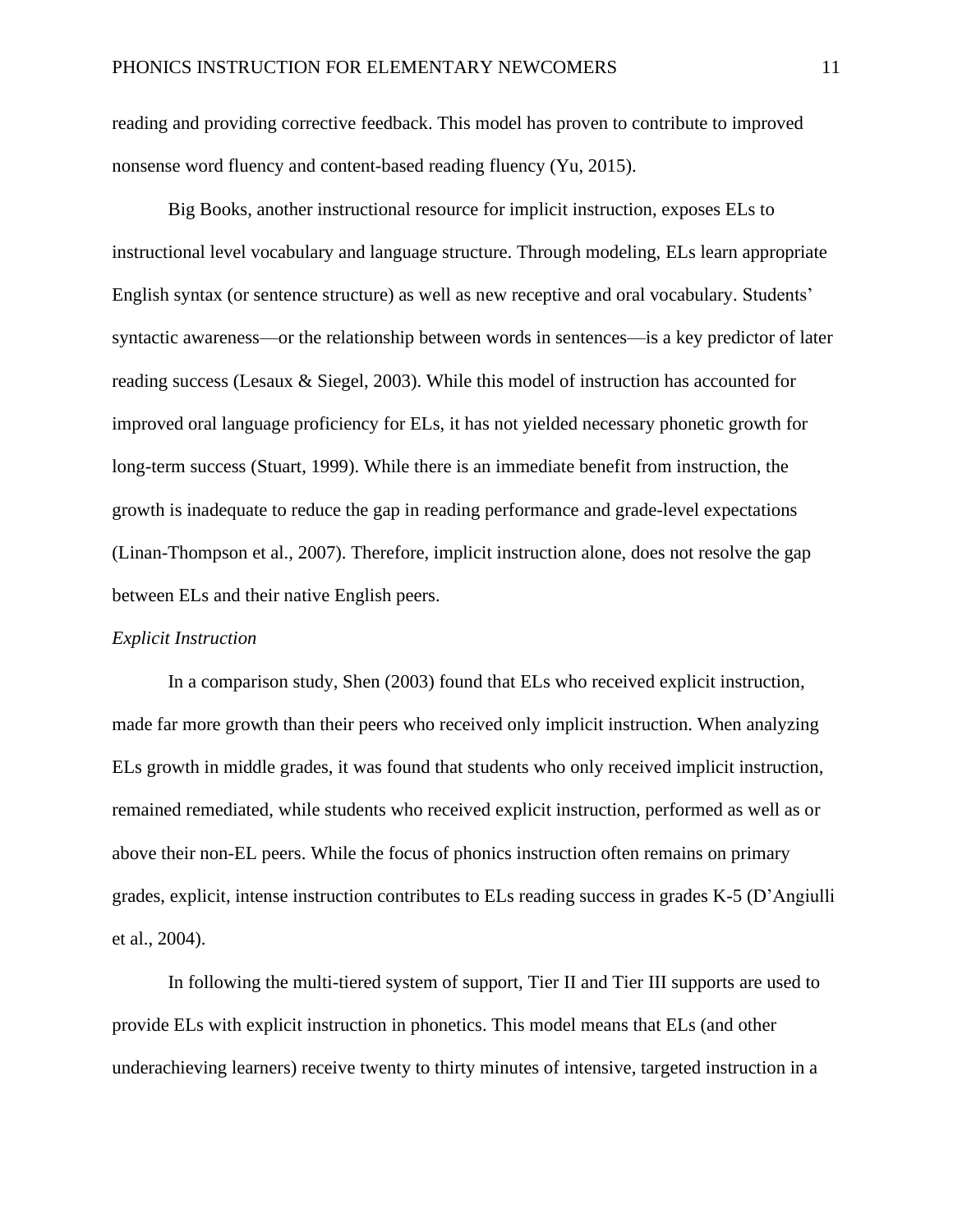small group setting, two or more days per week. Educators use research-backed curriculum resources to support these learners. One system that has been widely used is Jolly Phonics. Jolly Phonics has been identified as an effective means of teaching young ELs how to decode early words and improve their receptive vocabulary knowledge (Kwan, 2005).

#### *Implicit and Explicit Instruction*

ELs who begin schooling in early primary grades are less discrepant than their non-EL peers, therefore, it makes sense that younger ELs (rather than older) will be able to close the achievement gap at a quicker rate. When ELs begin schooling in middle grades (third and up), there is great need for combined instructional methods (D'Angiulli et al., 2004). ELs most often have smaller English word banks, lack proper grammar and structure and have fewer chances of reading English (compared to non-ELs) (Yu, 2015). For this reason, reading instruction of ELs (of all ages) is most beneficial when balanced: a combination of implicit and explicit instruction, where students learn through experiences, but also through targeted instruction at the phonetic level (Shen, 2003).

#### **Challenges**

Learning to read in a first language is highly demanding, therefore it is no wonder why learning to read in a second language is even more demanding. As previously mentioned, lack of English exposure at home plays a key part in the divide between native English-speaking peers and ELs (Slavin, & Cheung, 2004). In addition, challenges such as socioeconomic status play a key factor in learning to read, however, they do not prevent an EL from learning to read in English. At first, low SES ELL students perform lower than their low SES native Englishspeaking peers. However, low and high SES ELs typically make more growth than low and high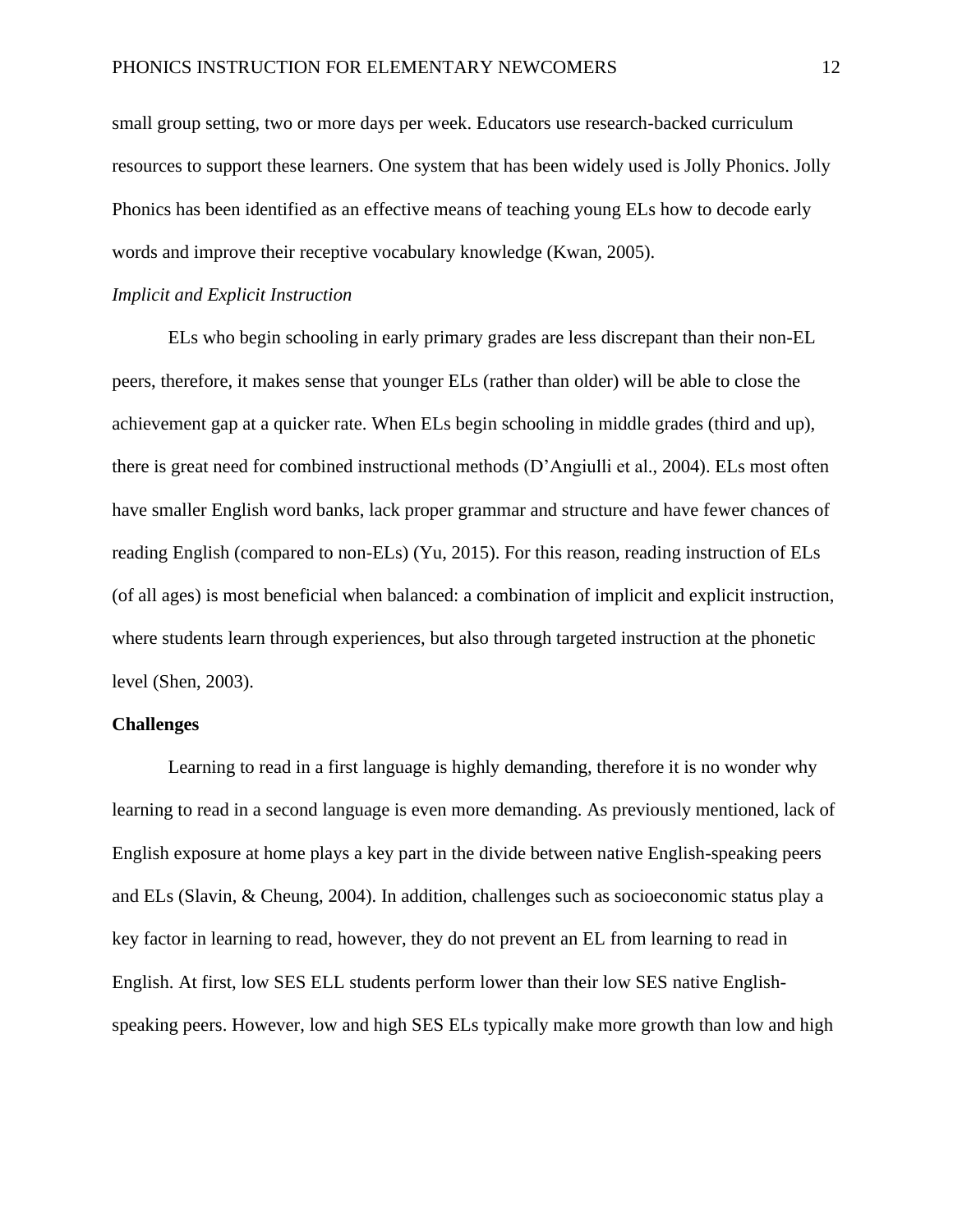SES native English-speaking peers, in grades K-5 (D'Angiulli et al., 2004). Overcoming these gaps, includes implementing the appropriate instruction in early grades.

#### **Newcomer ELs**

In addition to identifying instructional needs for the EL population as a whole, it is essential that we address the needs of Newcomer ELs. Newcomer ELs are identified based on two characteristics: 1) they were new to the country in the last year or 2) they have scored emerging (level 1 or 2 of 5) in all four domains (reading, writing, listening, and speaking) on the state-identified English language proficiency assessment. For the purpose of this research, EL Newcomers are identified by conducting the English Language Proficiency Assessment for the 21st Century (ELPA21) (Iowa Department of Education, 2021).

#### **Phonemic Awareness, Phonics, and Decoding Instruction in Newcomer ELs**

While there is a great deal of research that suggests early literacy instruction for non-ELs and ELs contributes to later reading success, little research can be found on when Newcomer English Learners (ELs) are ready to engage in and acquire phonemic awareness and phonics skills for decoding. Previous research has allowed scholars to make some assumptions about the timing and process of phonetic instruction for Newcomer ELs.

Scholars have believed that teaching phonemic awareness and decoding skills is not beneficial as ELLs cannot distinguish between sounds in English, nor can they make correct sound-symbol correspondence due to the variance in sounds that exist in different languages. In addition, scholars have suggested that non-native English-speaking students will not retain phonetic skills due to the lack of connection and understanding between the word that is decoded and its meaning. Thus, researchers who oppose phonics instruction for ELLs recommend that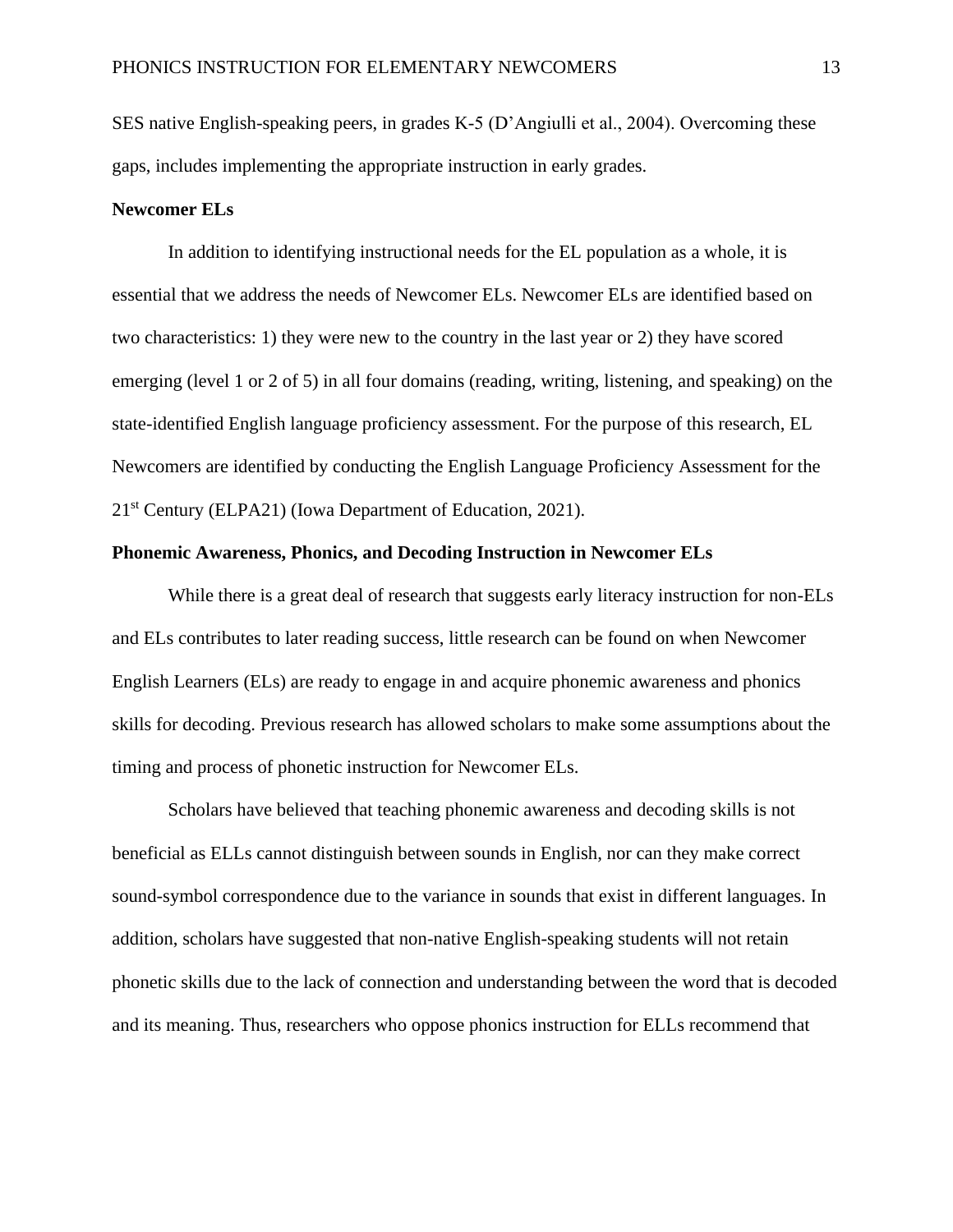students must gain a better grasp of oral language and vocabulary before receiving phonetic instruction (Kane, 1999).

Recent research supports the notion that EL children who start out delayed in reading can in fact make substantial growth, if identified early and provided with research-backed intervention. In a study, Vanderwood et al. (2008) collected data from 134 ELLs in an Elementary school, where majority of those students were classified as Newcomers. In his study, the researchers gave 1<sup>st</sup>-grade ELL students a nonsense (decodable) word assessment three times throughout the year. Vanderwood et al. (2008) found that students made an average growth of over 36 sounds from the initial assessment to the last. Then, two years later, in  $3<sup>rd</sup>$ -grade, the researchers assessed those same 134 ELL students using an oral reading fluency assessment. Again, Vanderwood et al. (2008) found that the ELLs made significant growth in their ability to read decodable words. The research team concluded that early literacy intervention, with a focus on nonsense (decodable) words, can have a significant impact on the reading success of ELs, including those identified as Newcomer ELs.

Other studies have demonstrated similar findings. Data collected from 240 kindergarten students receiving whole-class phonics instruction (using the Jolly Phonics Program) for two full years, made substantial growth. Throughout the course of the study, students were given a letter naming assessment, letter sound assessment, and pre-primer word decoding assessment. The data collected from each assessment showed that ELs were equally successful at obtaining and retaining early literacy skills as their non-EL peers (Kwan, 2005). This research supported the notion that Newcomer ELs are capable of learning word-level skills before acquiring a great deal of oral English proficiency. In fact, the study proved that the oral language of the students involved in the study was not impacted in a negative manner.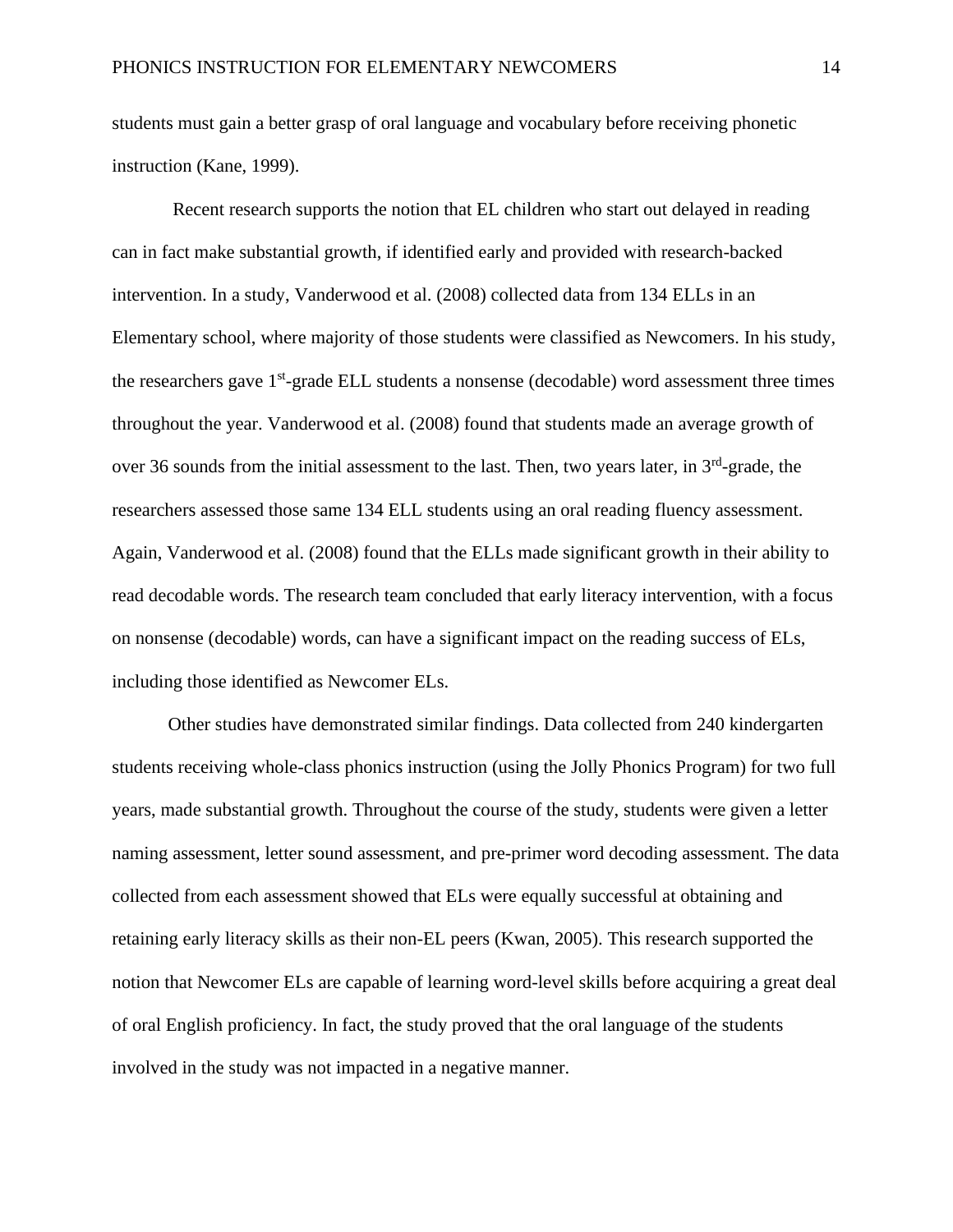In order to provide Newcomer ELs with research-backed instruction, Newcomer ELs must receive appropriate instruction in early grades. When ELs are included in reading instruction and interventions, they respond similarly to their native English-speaking classmates (Linan-Thompson, et al., 2007). A combination of implicit vocabulary and comprehension instruction as well as explicit instruction in alphabetic coding, phonemic awareness, and fluency, can yield appropriate growth in Newcomer ELs (Kwan, 2005).

## *Alphabetic Coding*

Alphabetic coding includes associating sounds with the written alphabet. Young ELs require explicit phonics instruction in order to learn the sound-symbol correspondence of a language, regardless of their first language. This is part of the early literacy stage for any child learning English—native or non-native English speaking. Through explicit instruction of phonology, students can begin to rapidly recall a letter name and its corresponding sound (Kwan, 2005). Kindergarten and first grade EL students who were consistently exposed to the alphabetic coding instruction for one to two years, showed the most progress, however, Newcomer ELs can also benefit.

#### *Phonemic Awareness and Fluency*

After mastering alphabetic coding, EL students should begin to develop phonemic awareness skills. Phonemic awareness includes isolating sounds to decode them in twor or three letter words (Kwan, 2005). Kwan's research showed that all of the students in the study, native English speaking or EL, were able to decode pre-primer (two or three letter) words. A student who has been taught and learned phonemic awareness skills, then, can blend individual sounds in a word to decode it. When explicitly taught, Newcomer ELs in primary grades can blend sounds together to decode words (Kwan, 2005).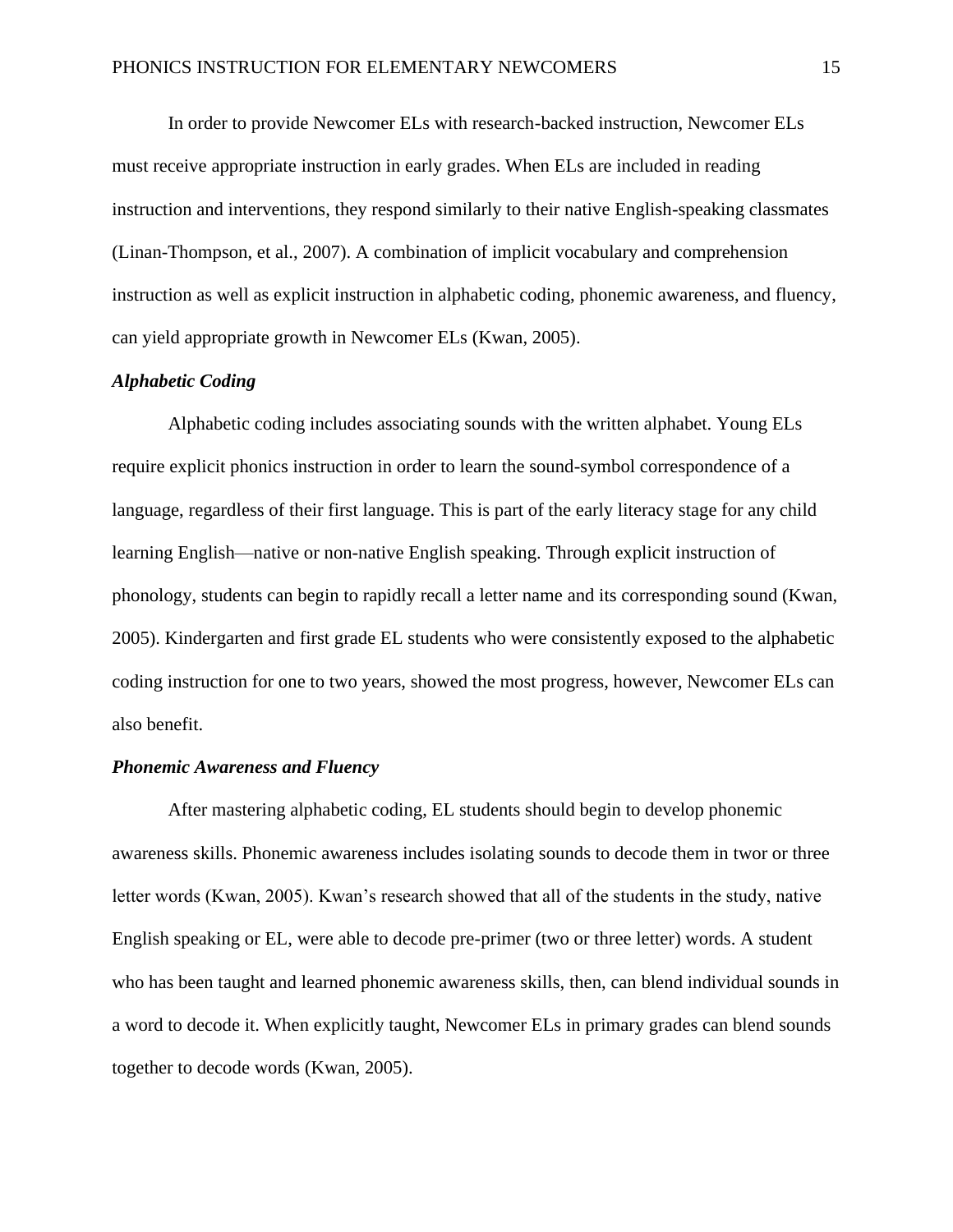Direct, systematic phonics instruction known as synthetic phonics, rather than whole word (or whole language) teaching is most successful for ELs. This process includes the presentation and teaching of individual letters or groups of letters to make sounds. Studies have found that the most effective method includes using manipulatives that represent the letter(s) and using them to read words (Kwan, 2005). Research findings have also determined that ELs who are taught to individually blend and segment words, are able to retain early literacy skills and in turn, read at higher levels in the academic years that follow (Shen, 2003).

When Newcomer ELs master phonemic awareness and can apply phonetic skills, they then are able to read more fluently. Fluency, in turn, contributes to an ELs ability to comprehend what they are reading (Quirk & Beem, 2012). Reasearch has shown that ELs who received explicit instruction in first grade were able to meet benchmark reading goals—nonsense word fluency and content-based reading fluency—by the end of the year. It is important to note that, at this point, an EL can become a word-caller, meaning they can call out words in a text, but without fully understanding their meaning (Quirk  $\&$  Beem, 2012). It is then necessary to address the comprehension of Newcomer ELs in order to support their long-term literacy growth.

While many Newcomer ELs may not attend school until part way through the school year, it can be assumed that these students will exhibit substantial growth in reading. English language proficiency cannot be used as the sole indicator of how well ELs can respond to reading instruction; ELs can make growth with the same instructional resources as non-ELs, they simply need more of it (Goldenberg, 2020).

This research intends to apply and decipher whether Newcomer ELs can make measurable literacy growth in their first two years of formal schooling in the United States, when receiving a combined approach of phonemic awareness, phonics, fluency, vocabulary, and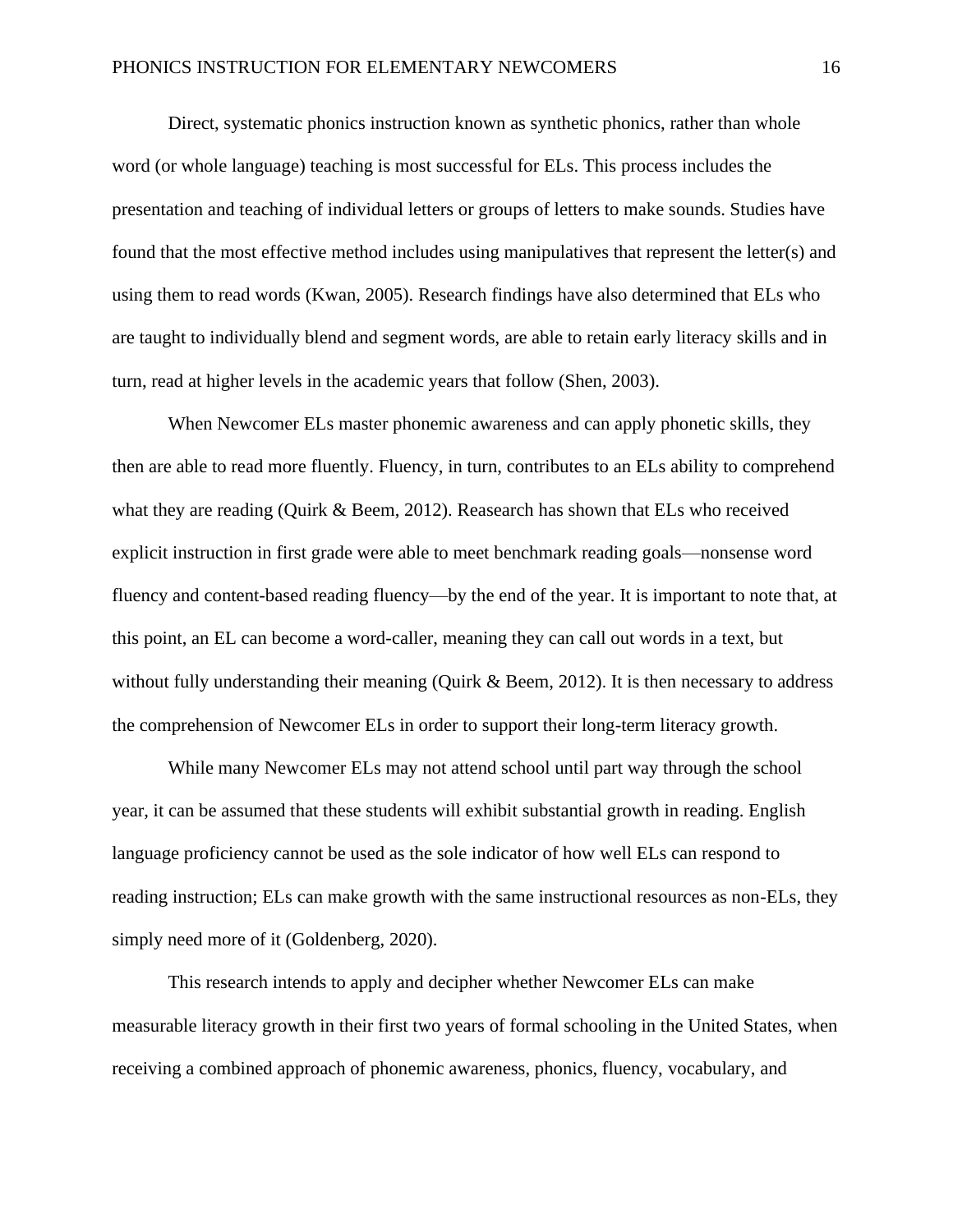<span id="page-17-0"></span>comprehension. While current research has begun to address how Newcomer ELs in grades kindergarten and first grade respond to phonetic instruction, there is limited knowledge about how Newcomer ELs in grades second through sixth learn to read and at what rate they do so.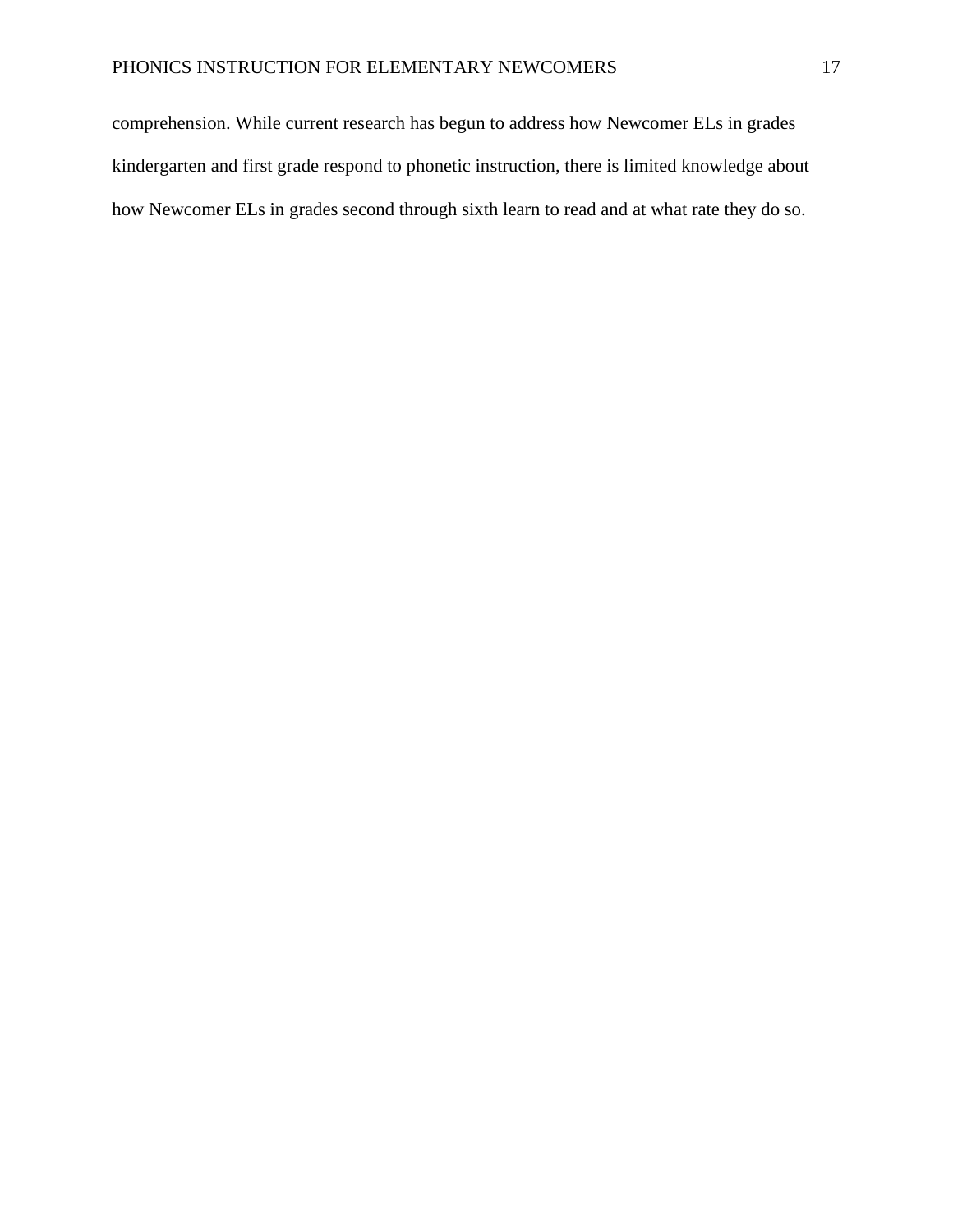## **Methodology**

## <span id="page-18-0"></span>**Participants**

This action research took place in an urban city in a K-6 elementary English Language Learning (ELL) classroom. The participants in this action research study include ELL Newcomer students in kindergarten,  $1^{st}$  grade,  $3^{rd}$  grade,  $4^{th}$  grade, and  $5^{th}$  grade. The research focused on ten students: four kindergarteners (three male and one female), one  $1<sup>st</sup>$  grader (female), two 3<sup>rd</sup> graders (female), one 4<sup>th</sup> grader (female), and two 5<sup>th</sup> graders (male). All of the students in the study have lived and attended school in the United States for three or fewer years. All students have had good attendance in school.

In order to be identified for inclusion in this research, students had to be classified as ELL Newcomers. In this district, there are two different components that lend a student to be classified as a Newcomer. First, if an ELL student has been in the country for less than one year (or took an extended leave out of the country and missed schooling), they are considered a Newcomer. Secondly, a student is identified as a Newcomer if he or she scores all ones—in reading, writing, listening, and speaking—on the English Language Proficiency Assessment for the 21st Century (ELPA21). In rare cases (as you will see in this research), some students are identified as a Newcomer if they have extreme disproportionalities to their like-peers and would benefit from additional ELL instruction.

#### <span id="page-18-1"></span>**Research Design**

This action research was quasi experimental, focused on the relationship between explicit phonics instruction and the reading fluency of Newcomer ELL students in their first year of learning. The research answered the following research question: Does explicitly teaching letter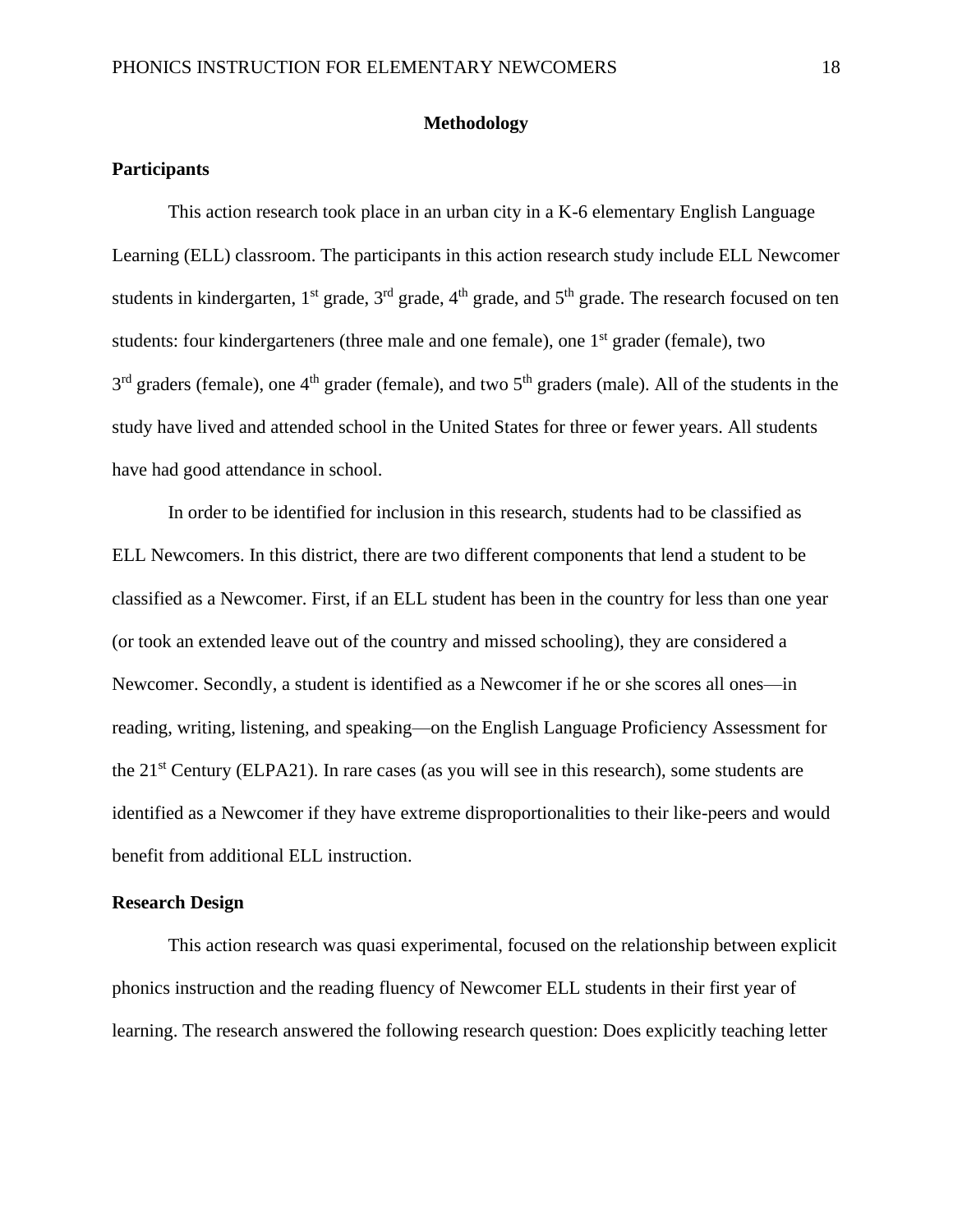knowledge, segmenting, and blending yield benchmark decoding and reading fluency in elementary Newcomer ELL students in their first year of learning English?

#### <span id="page-19-0"></span>**Description of the Intervention**

After reviewing the pretest data and consulting with the Instructional Design Strategist (IDS) for the school, instructional materials and focus were identified for this research. Students assessed on letter knowledge received instruction with the Superkids Kindergarten materials, students assessed on nonsense words (early decoding) received instruction with the Early Reading Routine (adapted by the district from multiple intervention programs), and students assessed in benchmark passages received instruction using the National Geographic Reach curriculum. Students received fifteen minutes of explicit letter knowledge, blending and segmenting instruction (using instructional materials from the district's Superkids curriculum and Phonics for Reading) at the start of each ELL class, for a total of seventy-five minutes per week. All students will receive instruction from the same certified ELL teacher, during their designated ELL class time.

The four kindergarten students will receive instruction as a group, with their ELL teacher. These students will receive daily letter knowledge instruction, in coordination with the Superkids Kindergarten curriculum. The first-grade student will receive daily one-on-one letter knowledge instruction with her ELL teacher, as well. One of the third-grade students (AD) will receive oneon-one letter knowledge instruction with her ELL teacher, while the other third-grade student (MRJ) will receive Phonics for Reading decoding instruction with another student and her ELL teacher. The fourth-grade student and fifth-grade student (AD) will receive Phonics for Reading decoding instruction together with the ELL teacher. The fifth-grade student (GJF) will receive one-on-one letter knowledge and early reading instruction with the ELL teacher.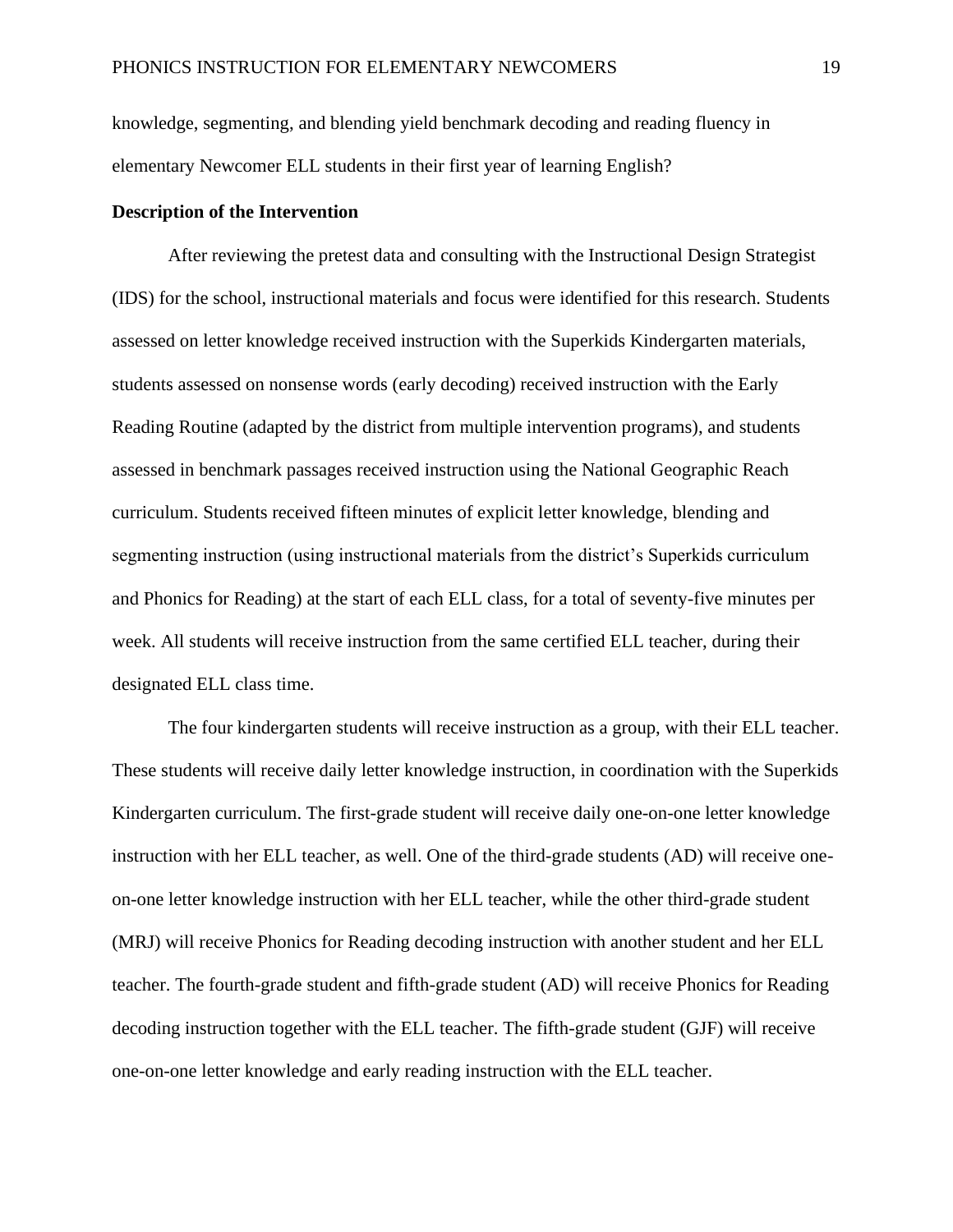#### <span id="page-20-0"></span>**Data Collection**

This action research used quantitative data. Quantitative data was collected by using a Dependent Samples *t*-test. This allowed the researcher to determine whether students improved from the pretest to the posttest, as well as the rate of growth in a eight-week time period. Each student's pretest and posttest was dependent upon their current literacy status, all of which are part of FAST (Formative Assessment System for Teachers). Based on their beginning of year data, students were monitored using FAST EarlyReading Letter Sounds,

FAST EarlyReading Nonsense Words, or FAST CBMReading.

The FastBridge assessments have been proven reliable. FastBridge indicates that there is evidence of reliability, with limited to no error in results. In addition, the research-based assessment resource also states that the validity of the assessments is ongoing, but that there are current means to determine the validity of the FastBridge assessments (Christ, 2015, p. 22).

At the conclusion of the eight weeks, students were assessed using the Winter FAST assessments. The assessments were conducted by classroom teachers and student data was compiled into an online database called Panorama Student Success. The researcher used the data from the Fall and Winter FAST reading assessments to determine whether explicit letter knowledge, blending and segmenting instruction in ELL had substantial impact on the fluency scores of K-6<sup>th</sup> grade Newcomer ELL students in their first year of learning English. The researcher compared the growth that each student made from Fall to Winter when receiving explicit phonics instruction. Classroom teachers also progress monitored students weekly, using the designated assessment to document and analyze each student's weekly growth. The researcher compiled the data weekly and analyzed the growth over the eight-week period, from pretest to posttest.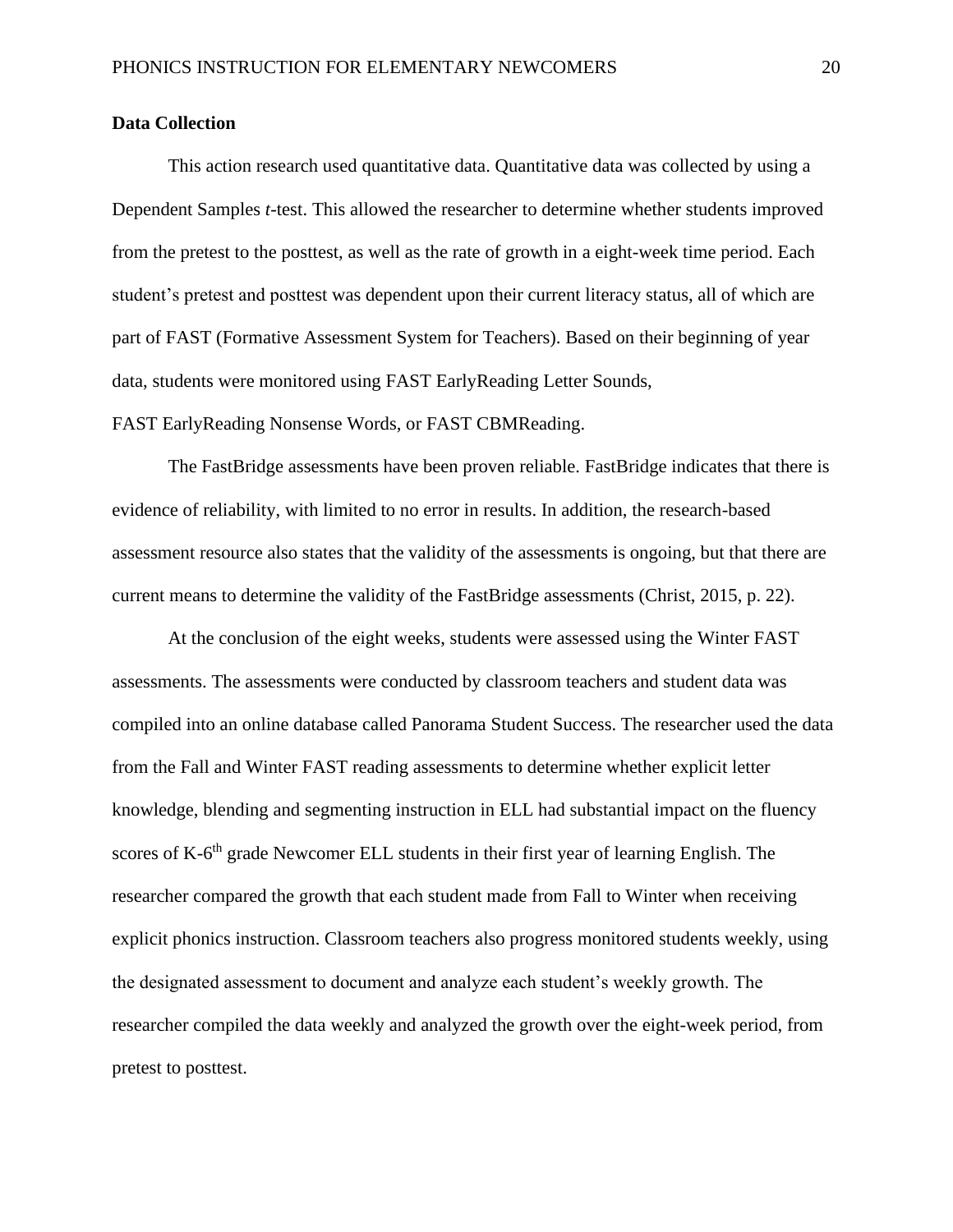## <span id="page-21-0"></span>**Description of Variables**

This research includes both independent and dependent variables. The independent variable is the instructional strategy; the use of explicit segmenting and blending instruction to improve decoding and reading fluency for Newcomer ELL students. The dependent variable is the fluency score for each student, measured by the number of letter sounds, number of nonsense words, or number of words read correctly per minute on the identified FAST (Formative Assessment System for Teachers) assessment. Several other important factors may also influence the results of the study, including student age, gender, ethnicity, home language, parental English proficiency, and length of time in the United States.

## <span id="page-21-1"></span>**Ethics**

Based on the Northwestern Institutional Review Board (IRB) exemption components, this action research is exempt. The research poses minimal risk to participants. This research does not pose any risk to the students, but instead offers additional strategies and instruction for improving student decoding skills. In addition, the research was conducted in a school. This research was conducted in the students' assigned Elementary school, during their designated ELL instructional time. The research also involves normal educational practices or diagnostic tests. This action research utilizes the earlyReading Letter Sounds, earlyReading Nonsense Word, and grade-level CBMreading assessments as both the pre- and post-assessments—the preassessment being the data collected in the Fall of 2021 (at the start of the school year) and the post-assessment being the Winter reading data—as well as the weekly progress monitoring. The educational practices will be research-backed strategies, supported by the district-approved Superkids Curriculum and Phonics for Reading.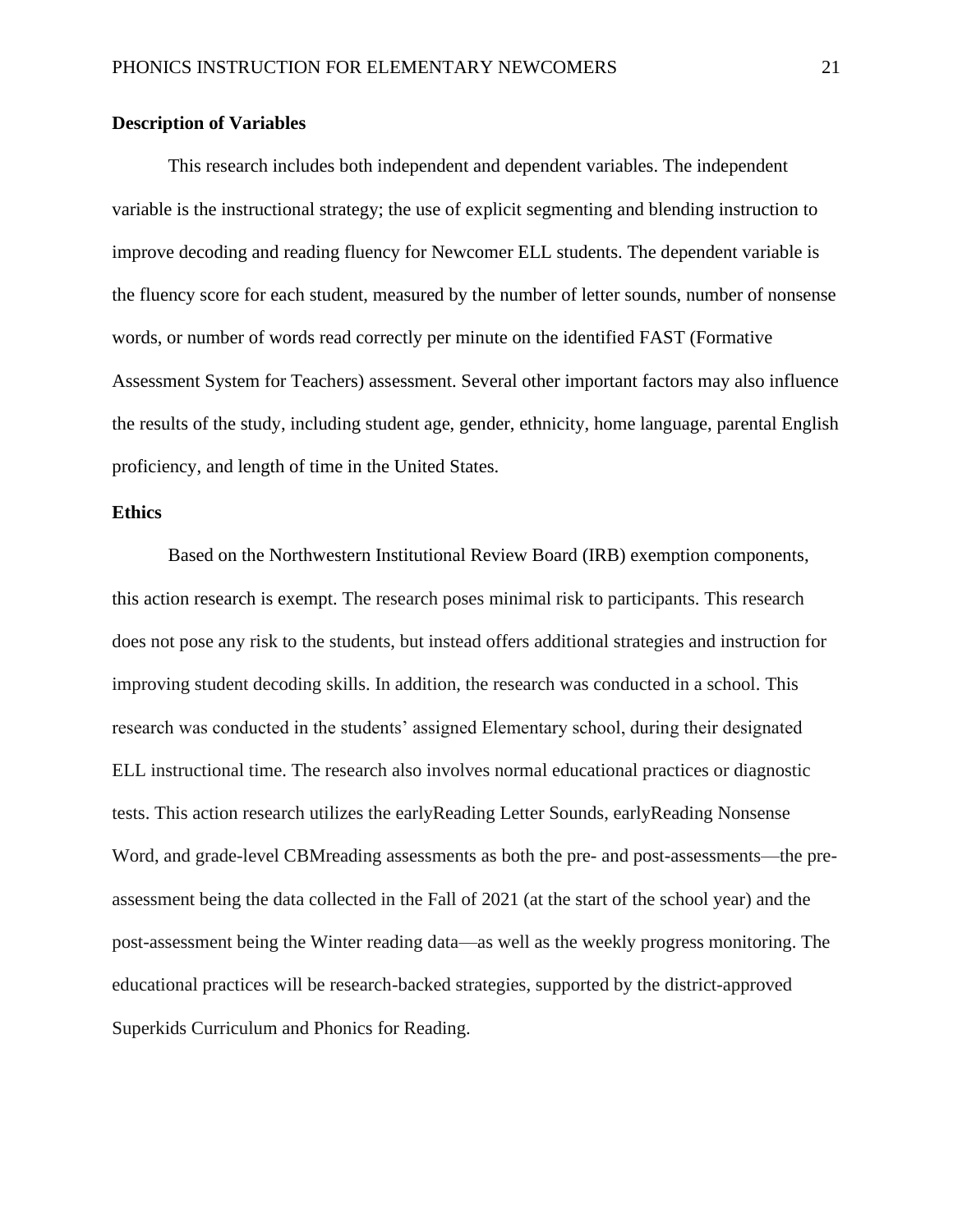#### **Findings**

#### <span id="page-22-1"></span><span id="page-22-0"></span>**Data Analysis**

Upon the ELL students being identified as Newcomers, the students were placed into their respective ELL instructional groups. The researcher collected initial data from the start of the school year, which indicated that all Newcomer students were in need of literacy support, according to their ELPA21 score and their FAST Reading score. Based on each student's background in literacy and his/her score on the beginning of the year pretest, students' literacy scores were monitored using the Formative Assessment System for Teachers.

A dependent samples *t*-test was conducted to determine whether there was a significant change in students' literacy scores after eight weeks of explicit phonics and decoding instruction. Table 1 below shows the results from the test. The FAST Early Reading Letter Sounds assessment revealed that on average, students improved their scores from the pretest to the posttest, when receiving daily letter knowledge instruction. Students were able to accurately identify more letter sounds on the posttest than the pretest. The FAST Nonsense Word assessment revealed that the student improved their scores from the pretest to the posttest. The student was able to rapidly read more nonsense words in one minute on the posttest than the pretest. The FAST CBMReading assessment also revealed that students improved their scores from the pretest to the posttest. Students were able to accurately read more words in a minute on a content passage on the posttest than the pretest.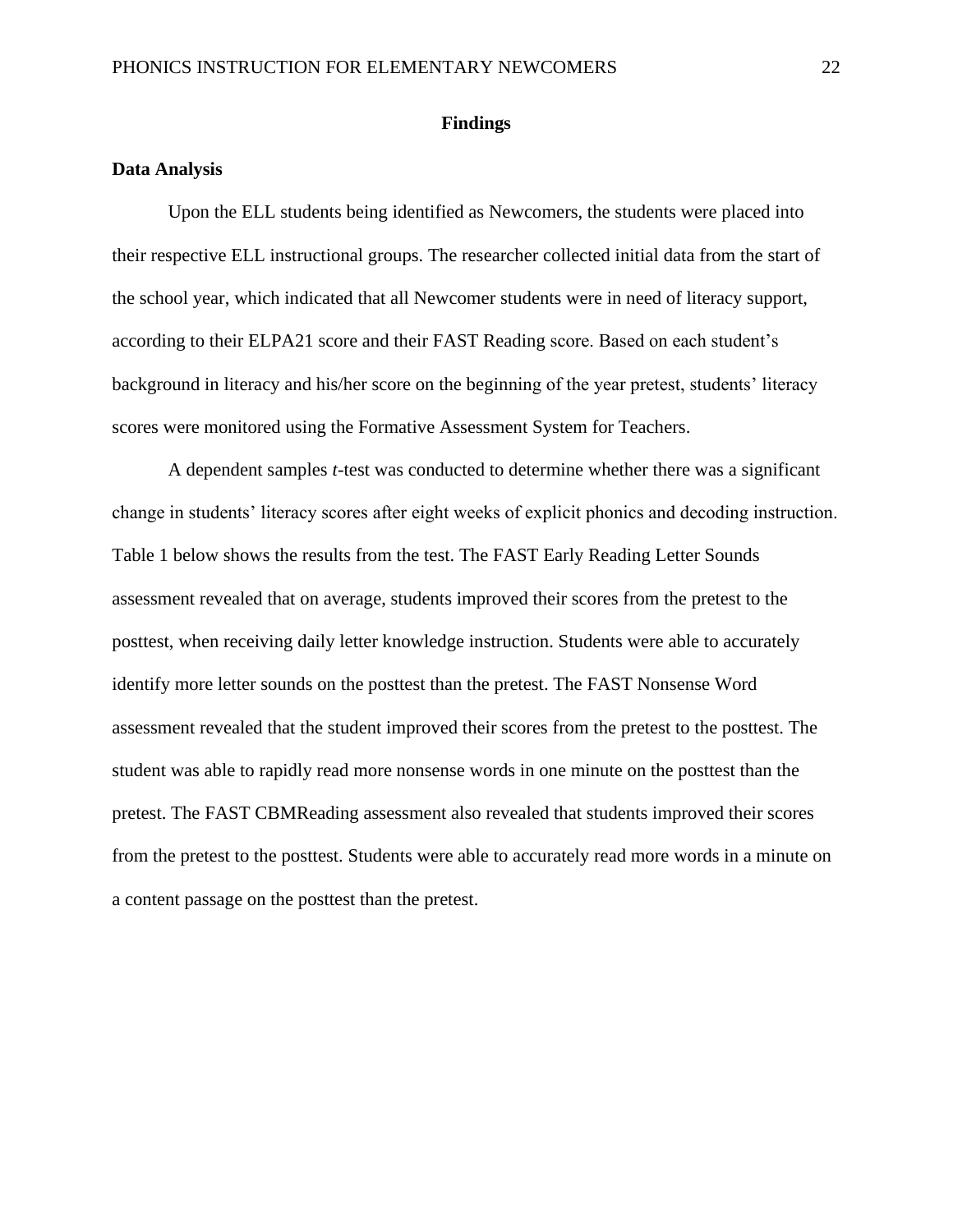## Table 1

| t-Test Results for Students Assessed on FAST Reading |  |  |  |
|------------------------------------------------------|--|--|--|
|------------------------------------------------------|--|--|--|

| Variable                                | n | Pretest | Posttest | t-test    |
|-----------------------------------------|---|---------|----------|-----------|
|                                         |   | Mean    | Mean     |           |
| <b>FAST Early Reading Letter Sounds</b> | 7 | 3.42    | 11.86    | 0.12      |
| <b>FAST Nonsense Word</b>               |   | 11      | 30       | <b>NA</b> |
| <b>FAST CBMReading</b>                  | 2 | 12      | 27       | 0.04      |

However, results from the dependent samples two-tailed *t*-test revealed that there was not a significant difference between the pretest and posttest on any of the three assessments. While, on average, students did improve from the pretest to the posttest, there was not a significant difference following the intervention.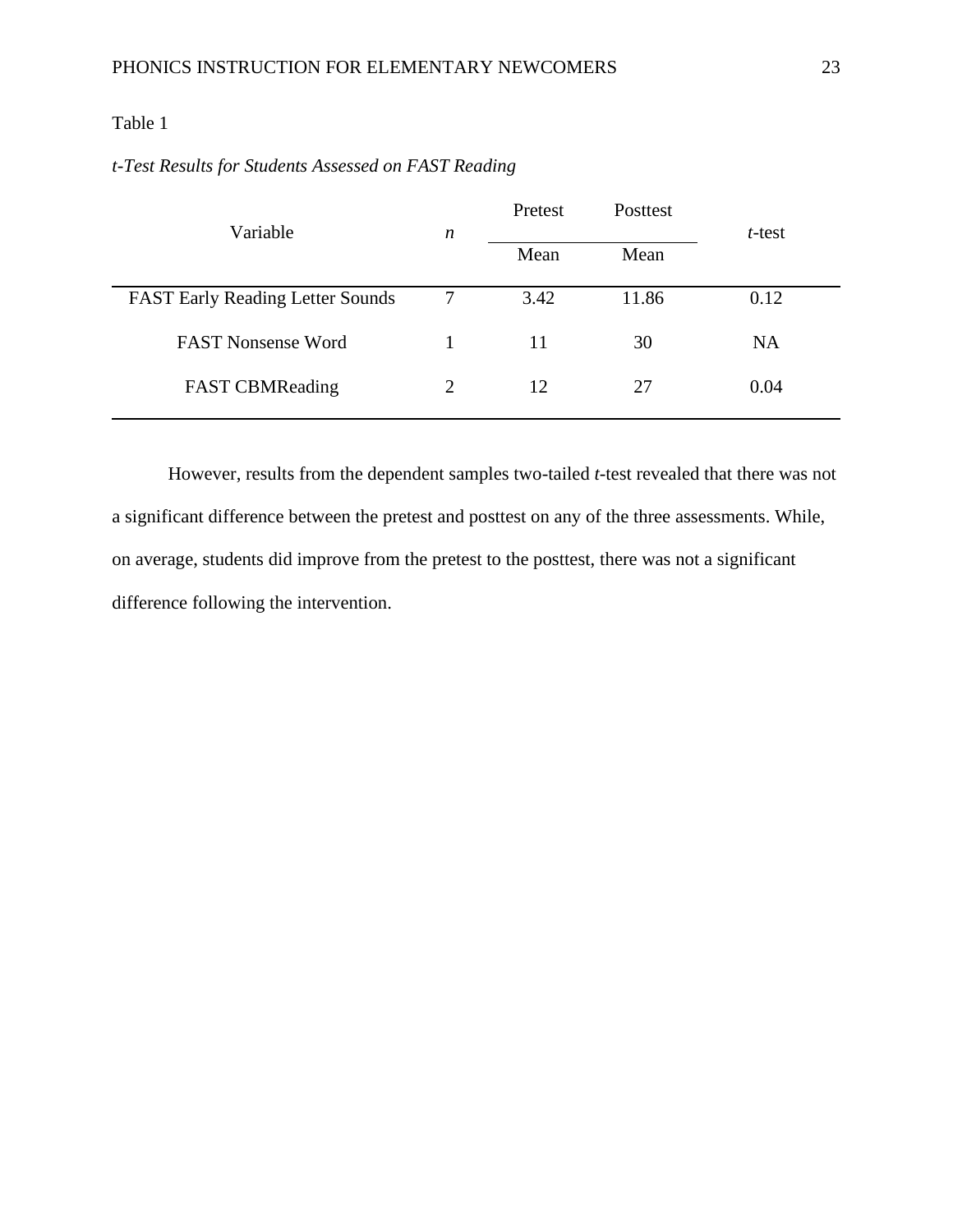#### **Discussion**

#### <span id="page-24-1"></span><span id="page-24-0"></span>**Summary of Findings**

The results of this research were noncomplementary. At first glance, the growth from the pretest to the posttest on all assessments indicated that the intervention contributed to the growth of each student's literacy skills at the letter identification and decoding level. However, the t-test indicated that the results were not significant. Given the nature of the study and the many limitations, it can be concluded that the intervention does contribute to growth, but may need additional time. The researcher will continue to implement and alter instruction for Newcomer ELLs for an extended time.

## <span id="page-24-2"></span>**Limitations**

There were several limitations to this study. First off, there were only ten students who were eligible to participate based on the requirements. The limited number of students made it difficult to gather a robust amount of information and therefore there was limited data to use. In addition, the students varied in age from kindergarten to fifth grade, however, in some grades, there was no like-peer comparison. For example, seven of the students were in kindergarten so they could be compared to their like-peers, however, there was only one fourth grade, therefore there was no like-peer comparison. In addition to comparison of grade level peers, there were also many different languages represented int this study. It is unclear whether students who spoke one language were able to progress quicker than students who spoke another language.

It is also worth mentioning that due to the ongoing COVID-19 pandemic in the United States, several of the students had extended absences during the eight weeks, therefore, they did not receive the intervention in its entirety. It is possible that their absences contributed to their stagnant or limited growth in literacy over the eight weeks.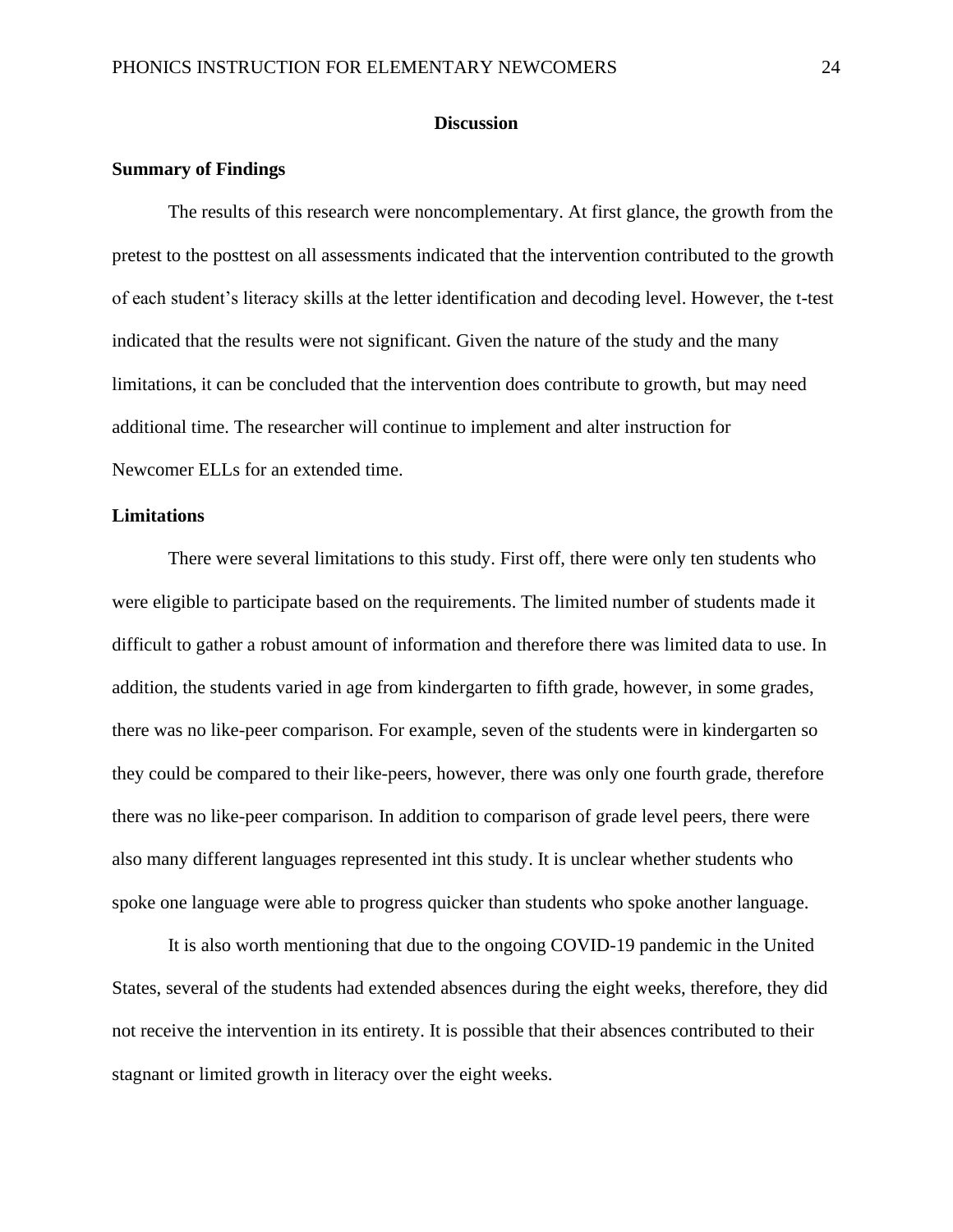## <span id="page-25-0"></span>**Future Research**

Additional research is needed to determine which instructional materials contribute the most to Newcomer ELLs phonics and decoding skills. While previous research suggests that Jolly Phonics contributes to literacy success of elementary students, there is limited knowledge about its effects on Newcomer ELL students. All students in this study received instruction from the Superkids curriculum, however, it is unclear whether another set of instructional materials would be more supportive of Newcomer ELL growth in phonics and decoding.

There is also need for additional research on the effects of explicit phonics and decoding on Newcomer ELL students who speak different languages. While there is current research about the distance of many languages from the English language, there is limited knowledge about the rate of learning written literacy as well as which instructional materials contribute to it.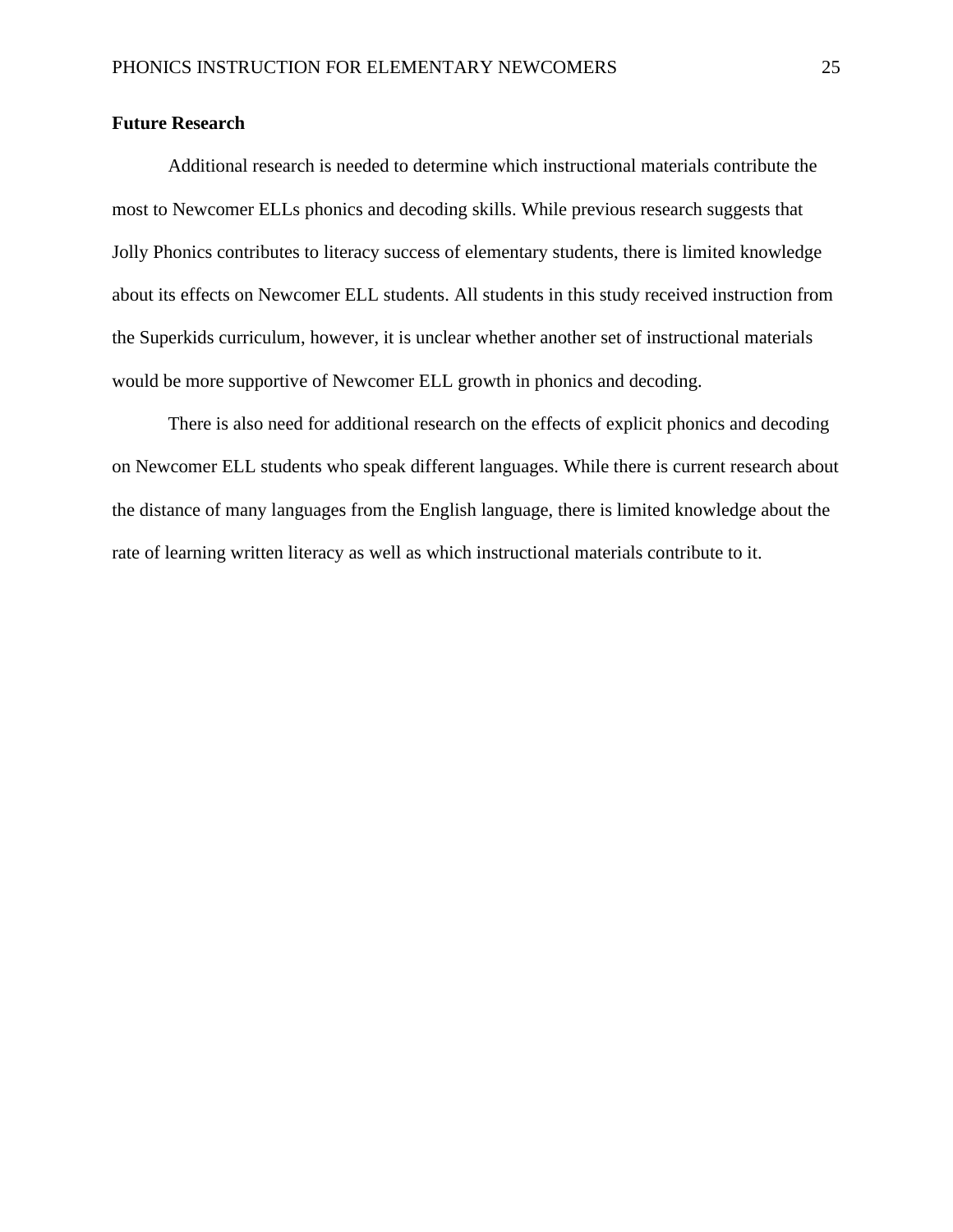#### **Conclusion**

<span id="page-26-0"></span>The literacy skills of Newcomer ELLs continue to be of much importance as the number of ELLs entering the United States, continues to rise. The academic gaps that exist amongst ELLs and their native English-speaking peers is at the forefront of many school districts across the country, however, the solution to overcoming these is yet to be determined. In Iowa, where ELLs make up six percent of students in school, the growth of ELLs has been stagnant or minimal over the previous few years.

Previous research suggests that literacy instruction for ELLs can be beneficial, given the right instruction. Jolly Phonics, for example, has yielded many successful outcomes for elementary ELL students in various studies. However, there remains limited knowledge and controversial beliefs about the ability of Newcomer ELLs to learn phonics and decoding skills in their first year of schooling in the U.S.

This action research indicated that ELL Newcomers are capable of learning phonics and decoding skills in their first year of schooling. While the dependent t-test indicated that the results were not significant, it is important to recognize that all students improved their literacy knowledge from the pretest to posttest in eight weeks. English Language Learning researchers have indicated over multiple studies that ELLs need additional time for learning and processing. It can be concluded that ELL Newcomers, when given more than eight weeks of daily phonics and decoding instruction, can make substantial growth and close the achievement gap in some academic areas.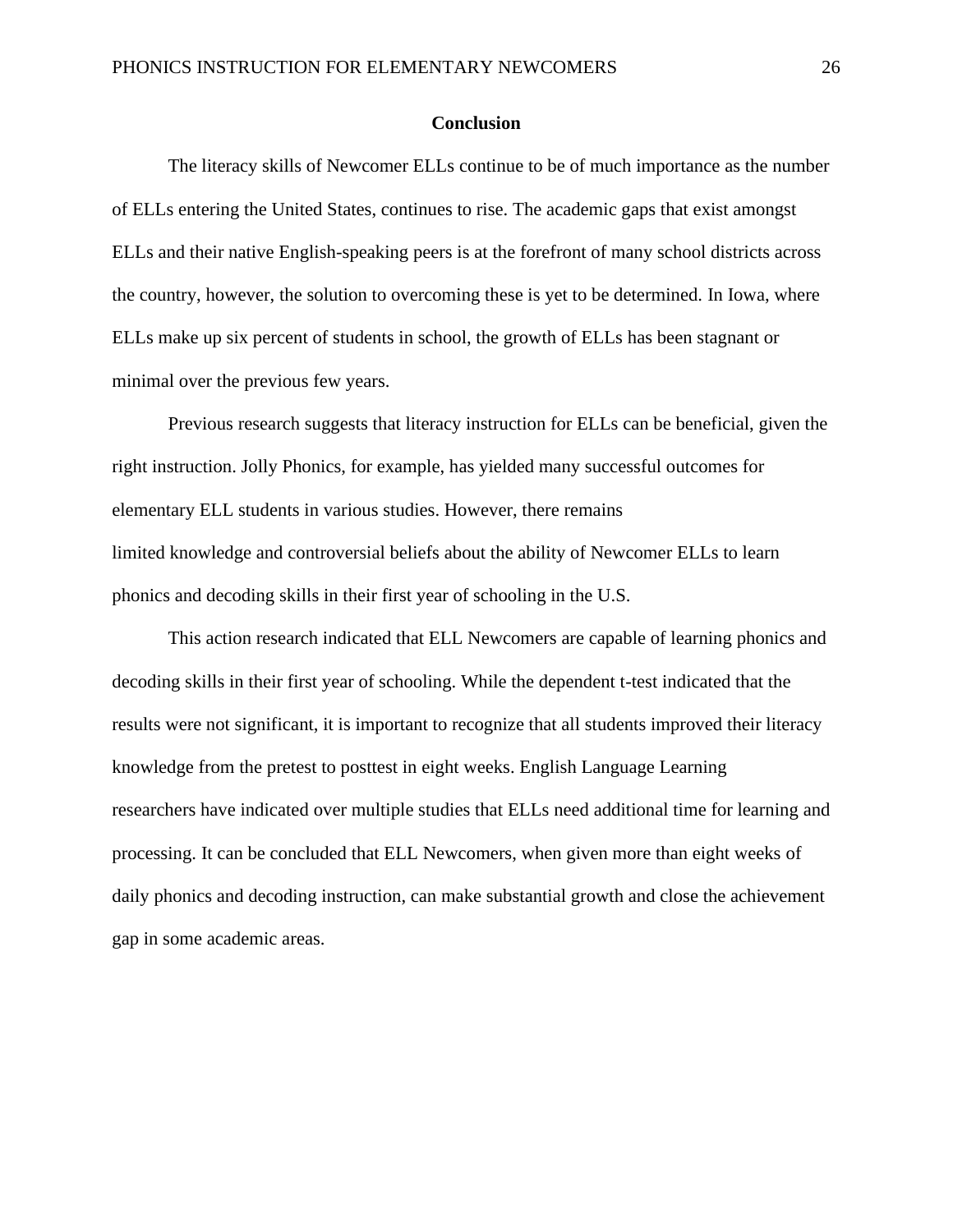#### **References**

<span id="page-27-0"></span>Baker, D. L., Burns, D., Kame'enui, E. J., Smolkowski, K., & Baker, S. K. (2016). Does Supplemental Instruction Support the Transition From Spanish to English Reading Instruction for First-Grade English Learners at Risk of Reading Difficulties? *Learning Disability Quarterly*, *39*(4), 226–239.

*CBMreading*. (2020, October 8). FastBridge. <https://www.fastbridge.org/reading/cbm-reading/>

- Christ, T. J., & Colleagues (2015). *FastBridge learning: Formative assessment system for teachers*. FastBridge Learning LLC. Retrieved from: [https://www.fastbridge.org/wp](https://www.fastbridge.org/wp-content/uploads/2017/02/fastbridge_learning_abbreviated_iowa_technical_manual_version_2_0_final.pdf)[content/uploads/2017/02/fastbridge\\_learning\\_abbreviated\\_iowa\\_technical\\_manual\\_versi](https://www.fastbridge.org/wp-content/uploads/2017/02/fastbridge_learning_abbreviated_iowa_technical_manual_version_2_0_final.pdf) [on\\_2\\_0\\_final.pdf](https://www.fastbridge.org/wp-content/uploads/2017/02/fastbridge_learning_abbreviated_iowa_technical_manual_version_2_0_final.pdf)
- D'Angiulli, A., Siegel, L. S., & Maggi, S. (2004). Literacy instruction, ses, and word-reading achievement in english-language learners and children with English as a first language: a longitudinal study. Learning Disabilities Research & amp; Practice, 19(4), 202–213.
- Gerber, M., Jimenez, T., Leafstedt, J., Villaruz, J., Richards, C., & English, J. (2004). English reading effects of small-group intensive intervention in Wpanish for k-1 English learners. *Learning Disabilities Research and Practice*, *19*(4), 239–251.
- Goldenberg, C. (2020). Reading wars, reading science, and English learners. *Reading Research Quarterly*, *55*(S1), 144.
- Iowa Department of Education (2018, March 30). Early Literacy Implementation Technical Assistance Companion Document.

[https://educateiowa.gov/sites/files/ed/documents/ELI%20Technical%20Assistance%20C](https://educateiowa.gov/sites/files/ed/documents/ELI%20Technical%20Assistance%20Companion%20Document%203-30-18_0.pdf) [ompanion%20Document%203-30-18\\_0.pdf](https://educateiowa.gov/sites/files/ed/documents/ELI%20Technical%20Assistance%20Companion%20Document%203-30-18_0.pdf)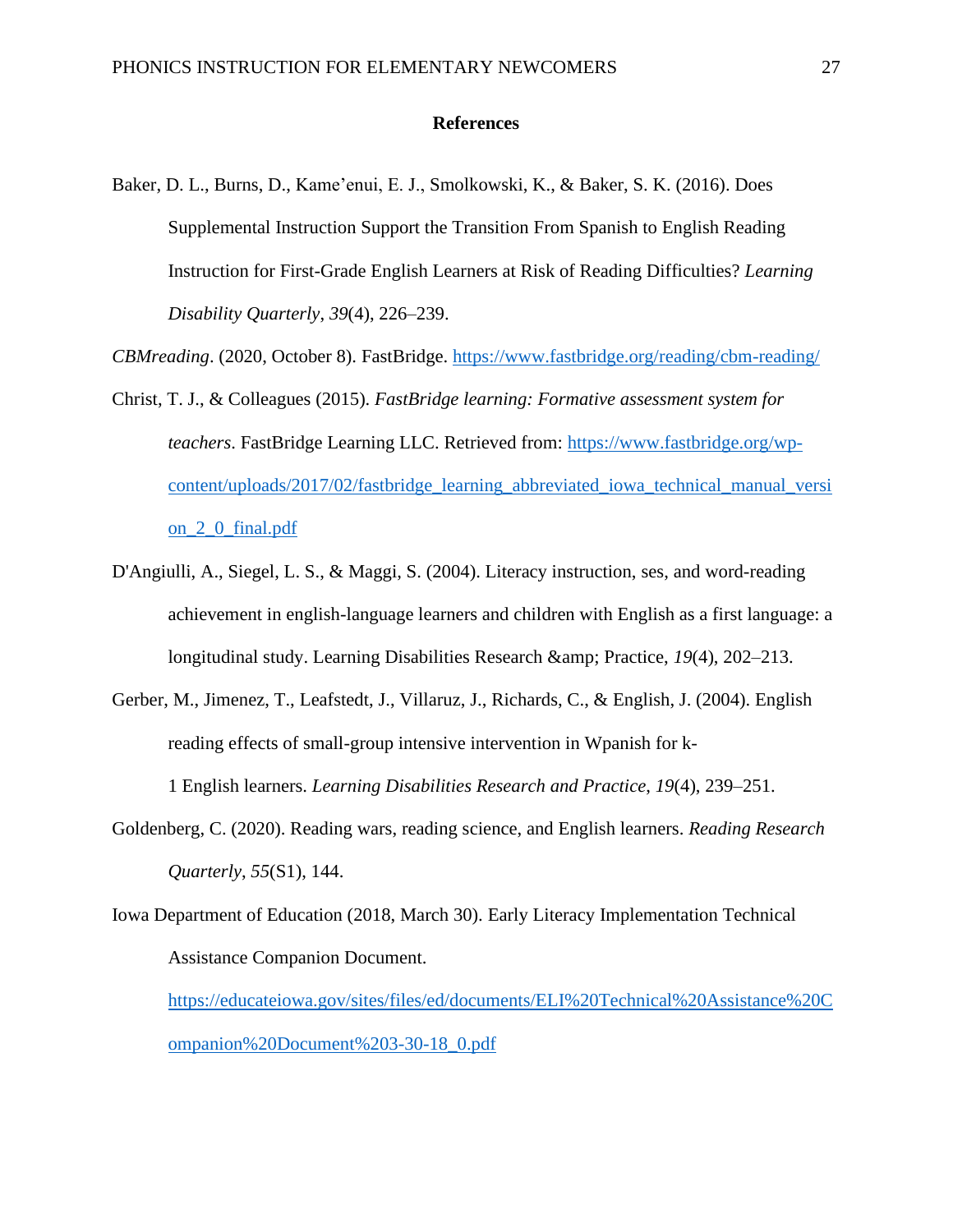Iowa Department of Education. (2021). *English language proficiency assessment for the 21st century (ELPA21)*. Iowa Department of Education | Creating excellence in education through leadership and service. [https://educateiowa.gov/pk-12/learner-supports/english](https://educateiowa.gov/pk-12/learner-supports/english-learners/english-language-proficiency-assessment-21st-century-elpa21)[learners/english-language-proficiency-assessment-21st-century-elpa21](https://educateiowa.gov/pk-12/learner-supports/english-learners/english-language-proficiency-assessment-21st-century-elpa21)

- Iowa Department of Education (2020). *English learners (EL)*. Retrieved from [https://educateiowa.gov/pk-12/learner-supports/english-learners](https://educateiowa.gov/pk-12/learner-supports/english-learners-el#:~:text=ELs%20are%20among%20the%20fastest,six%20percent%20is%20catching%20up)[el#:~:text=ELs%20are%20among%20the%20fastest,six%20percent%20is%20catching%](https://educateiowa.gov/pk-12/learner-supports/english-learners-el#:~:text=ELs%20are%20among%20the%20fastest,six%20percent%20is%20catching%20up) [20up.](https://educateiowa.gov/pk-12/learner-supports/english-learners-el#:~:text=ELs%20are%20among%20the%20fastest,six%20percent%20is%20catching%20up)
- Kamps, D., Abbott, M., Greenwood, C., Arreaga-Mayer, C., Wills, H., Longstaff, J., Culpepper, M., & Walton, C. (2007). Use of Evidence-Based, Small-Group Reading Instruction for English Language Learners in Elementary Grades: Secondary-Tier Intervention. *Learning Disability Quarterly*, *30*(3), 153–168.
- Kwan, A. B. (2005). Impact of systematic phonics instruction on young children learning English as a second language. *ProQuest Dissertations Publishing, (07680).*
- Lesaux, N. K., & Siegel, L. S. (2003). The Development of Reading in Children Who Speak English as a Second Language. *Developmental Psychology, 39*(6), 1005-1019.
- Linan-Thompson, S., Cirino, P. T., & Vaughn, S. (2007). Determining English language learners' response to intervention: questions and some answers. *Learning Disability Quarterly, 30*(3), 185–195.
- Lovett, M. W., Lacerenza, L., & Borden, S. L. (2000). Putting struggling readers on the PHAST track: A program to integrate phonological and strategy-based remedial reading instruction and maximize outcomes. *Journal of Learning Disabilities, 33*(5), 458-476.